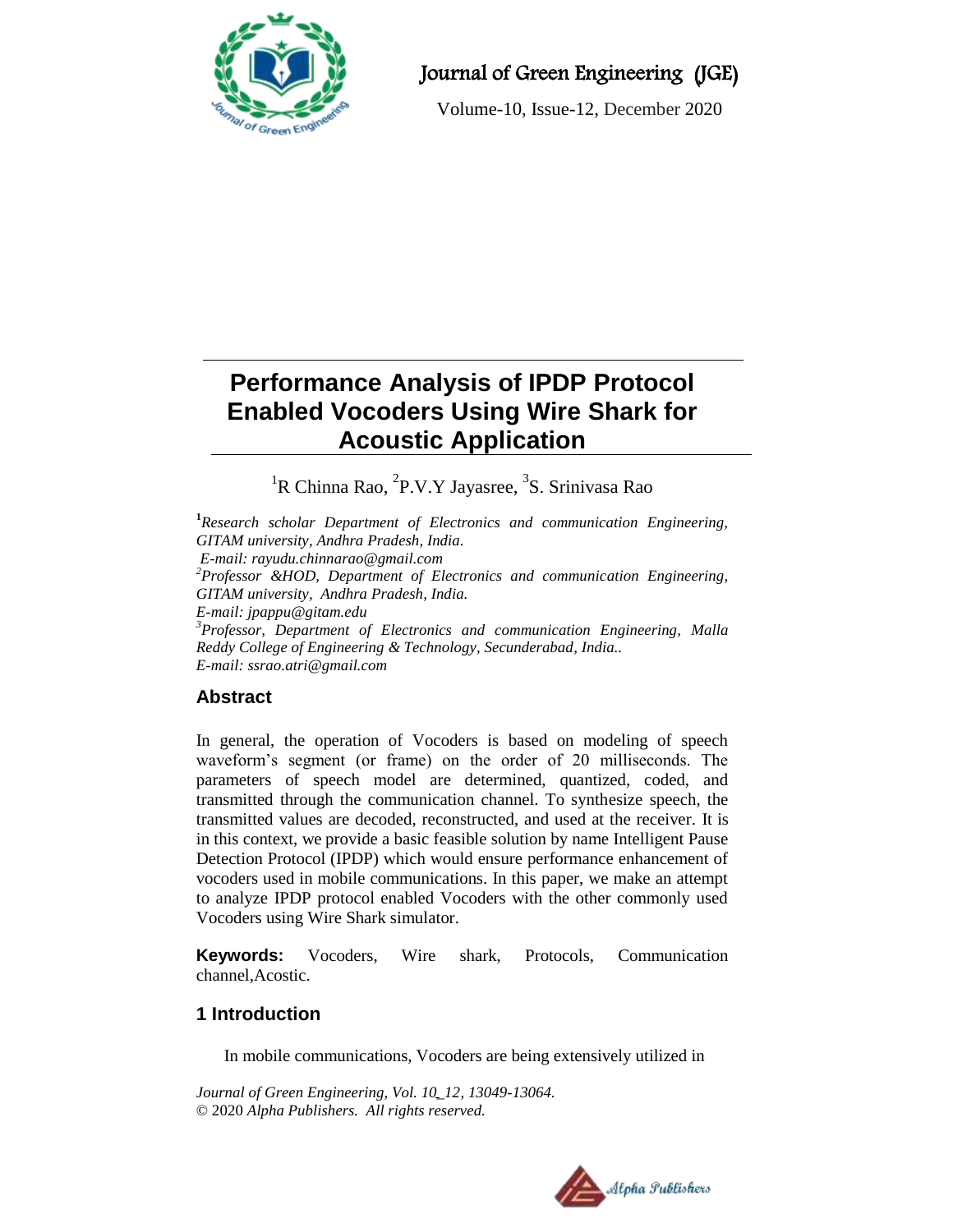large numbers increasingly for providing better communication. In regard to the optimization of bandwidth, speech processing is one of the very essential applications where voice can be transmitted with accuracy if the programming of vocoders is done with efficient speech processing algorithms. In this connection, identifying pauses in human voice in mobile communication is very essential. The mobile manufacturers are facing this problem most commonly and they incorporate vocoders for better communications.

A robust protocol is developed in this case that helps in ensuring the reliable performance of vocoders through the reduction of bandwidth utilization during pauses occurrence in human voice which becomes a dire requirement.

In practice, various algorithms adaptability is limited to either energy utilization by human voice or zero crossing of human voice. Adaptability of various algorithms that are in practice is restricted to either zero crossing of human voice or energy utilization by human voice. Intelligent Pause Detection Protocol (IPDP) is, on the other hand, more flexible and estimates the pauses that are likely to happen in a human voice according to its pitch and thereby trains the Vocoder not to transmit during the pauses. This ensures the enhancement of performance of vocoders used in mobile communications[1-10].

Intelligent Pause Detection Protocol (IPDP) probabilistically estimates the number of pauses thatoccur in the given human voice and accordingly instructs the vocoders not to transmit during those pauses thus optimizes the available spectrum and enhances the performance of vocoders. This is done in three steps, firstly by calculating the maximum and minimum pitch values from the human voice, secondly estimating the pauses from the obtained values and thirdly instructing the vocoders not to transmit any type of data during the pauses that are estimated. The better performance has been achieved empirically with the use of Intelligent Pause Detection Protocol (IPDP) when compared to the currently used speech processing protocols.

The research work is specifically aimed on determining the best possibilities of developing a reliable technique to enhance the performance of vocoders used in mobile communications where speech processing is of main concern.The protocol developed provides a basic feasible solution which would ensure performance enhancement of Vocoders by optimizing the bandwidth utilization with excellent speech processing protocol used in a dense and hazard mobile communications environment. We call this technique as "**I**ntelligent **P**ause **D**etection **P**rotocol **(IPDP)".** This paper is organized as follows: Section 2 highlights the features of Wire Shark simulator tool. Section 3 projects the simulation results of various vocoders. In section 4, IPDP protocol with simulation results are presented. Section 5 demonstrates the performance comparison of vocoders with IPDP protocol and Section 6 gives the conclusion remarks.

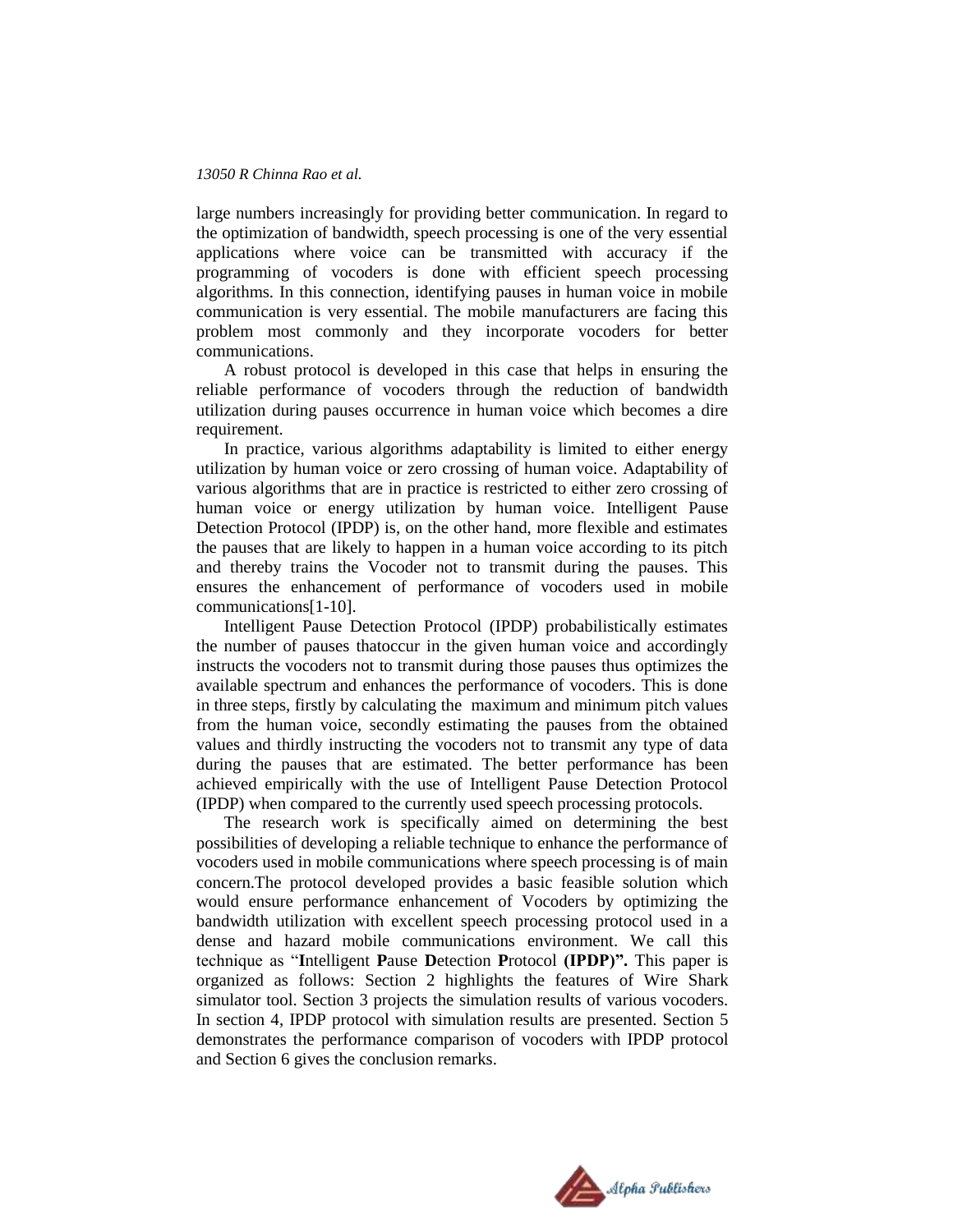#### **2 Literature survey**

Different kinds of lossless and lossy data compression methods such as the hybrid based speech compression, parametric based speech compression, and wave form-based speech compression have been discussed in the literature survey. The technique of parametric based code is higher in the complexity of implementation but it has an ability to achieve better compression ratio. It's an interesting fact that the investigation on different vocoders influence on the telecommunication in the future work. Basic principal of a vocoders like system for speech compression and transmission, they were basing on the fact that the analysing and synthesizing subsystems of the different vocoders could be used as experimental devices in basic research hIt has discussed regarding the popular VoIP codes' performance including G.711, G723.1 and G.729A implemented on VoIP network based on RTP.

By analyzing the parameters of quality of service (QoS) like delay variation, Mean Opinion Score (MOS), and jitter, the simulation results have been presented that show more delay in G.723.1 and G.711 than the G.729A. The objective of analyzation and comparing the VoIP performance for G.729 over an MPLS (Multiprotocol Label Switching) and IP Networks is extended for this study by a research team. VoIP or Voice over Internet Protocol is an evolving technology in producing a high-quality service through the incorporation of many methods for voice communication[11-15].

The performances of H.323 and SIP protocols based on the hybrid codes like G.729 and G.711 were investigated that helps to determine the QoS parameters' performances easily such as MOS, packet loss, end-to-end delay, RTP delay, and jitter. The integration of signaling and codec protocol such as G.729 and H.323 was providing most appropriate results in terms of minimum delays like end-to-end delay or RTP delay with an acceptable value of jitter for obtaining the efficient call quality. An approach for Removing silence, based on different methods like windowing and Framing based on various parameters are spectrogram, frequency magnitude spectrogram, and thresholding. The separation of voiced or unvoiced part of speech with an approach in an efficient and simple manner is presented in the paper. But, a plan will study in future work for improving the results in developing a new method.

### **3 proposed methodology: Performance Analysis of IPDP Protocol**

Intelligent Pause Detection Protocol (IPDP) is developed in such a way that for any given human voice (either male or female voice) it calculates the maximum, minimum, mean and RMS value of the pitch of the voice. Using Maximum Likelihood Estimation (MLE), the protocol estimates the pauses

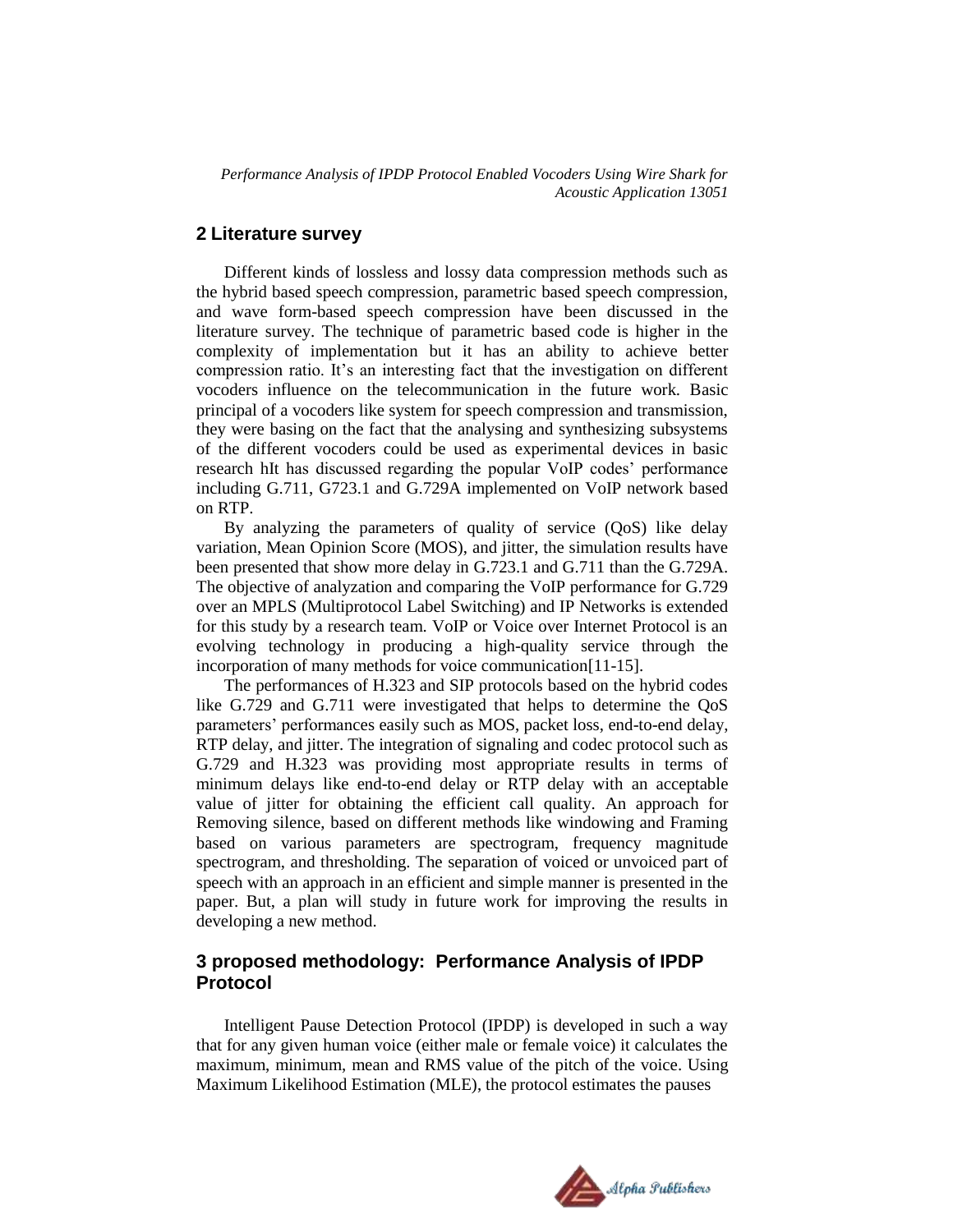that could possible. Once the pause of a particular voice is detected, using DTX algorithm, the protocol instructs the Vocoder to manage the pauses efficiently and band bandwidth can be efficiently utilized so that the spectrum efficiency can be enhanced. The algorithm for IPDP is as follows: Step 1: Receives the Human Voice.

- Step 2: From the received human voice, mean, maximum, minimum, and rms values are estimated.
- Step 3: Using Maximum Likelihood Estimation (MLE) mathematical model, silence/pauses are estimated.

Step 4: Using DTX algorithm, vocoders are trained not to transmit packets.

Hence, with the help of IPDP protocol, the performance of Vocoders is enhanced by efficient utilization of bandwidth allocated for speech transmission by mobile networks

#### *3.1 Various Human Voices are Given as Inputs to IPDP*

Which in turn calculated the maximum, minimum; mean and rms values of the pitch of the voice are calculated for a window size of 20 milliseconds.

The following figures 1 shows Proposed Flowchart depicting IPDP Protocol. Figure 2 shows Comparison of Existing Methods and Invented Method.



**Figure 1** Proposed Flowchart depicting IPDP Protocol

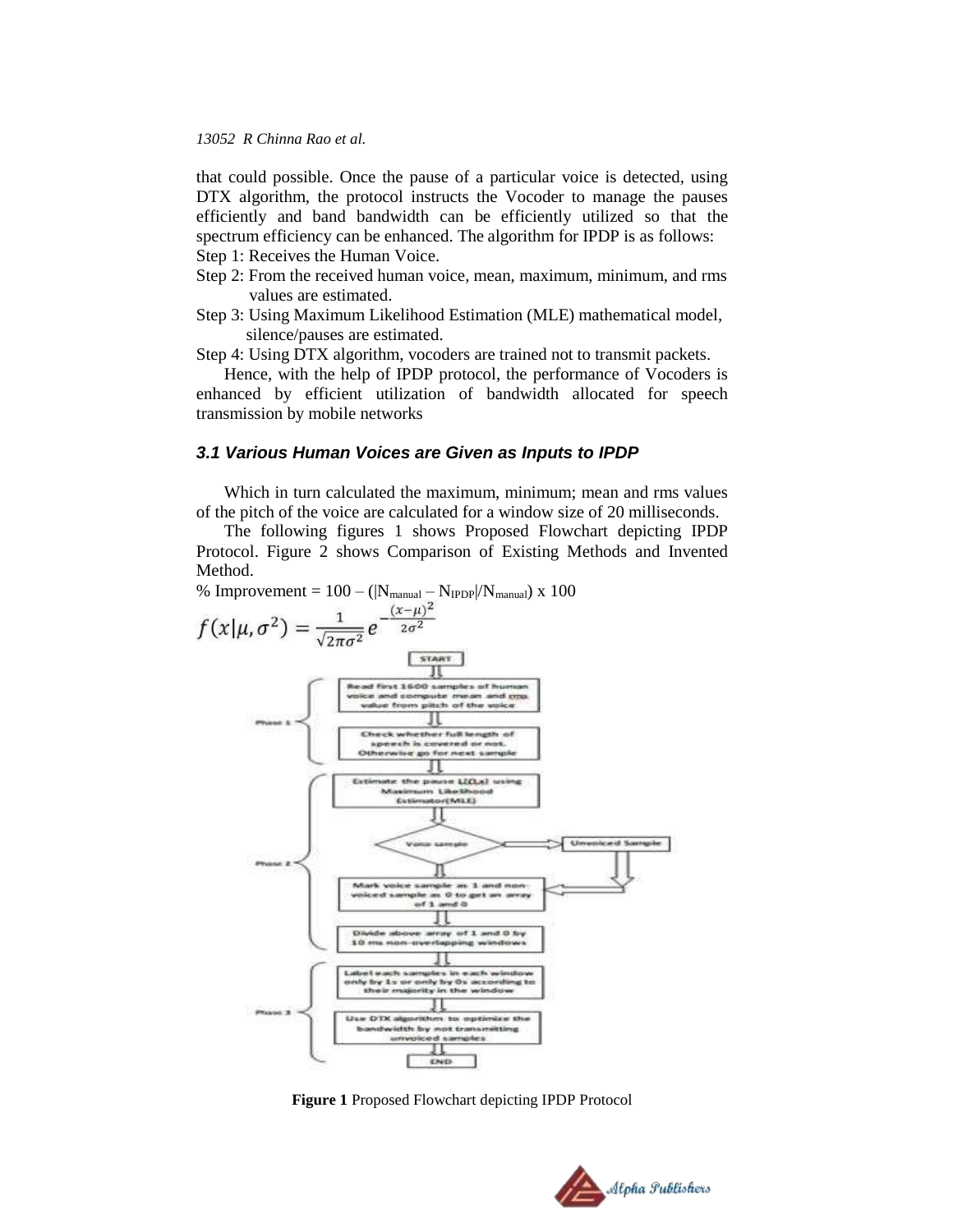



#### *3.2 Mathematical Modeling for New Proposed Method*

This method is execution by following formulas using: *Phase 1*: By using the human voice pitch, the values of RMS and MEAN are determined in case  $\sigma$  and  $\mu$  are representing the standard deviation and mean of human voice.

$$
\mu = \frac{1}{1600} \sum_{i=1}^{1600} x(i)
$$

$$
\sigma = \sqrt{\frac{1}{1600} \sum_{i=1}^{1600} (x(i) - \mu)^2}
$$

*Phase 2:* the Based on the Maximum Likelihood Estimation (M.L.E), the pauses circumstances are determined:  $\mathcal{L}[\Omega, x] = P[\Omega, x] \mathcal{L}[\Omega, x] = P[x|\Omega] = p^x(1-p)^{1-x}$ 

#### *3.3 Maximum Likelihood Estimation (MLE)*

For a given model, the parameters' values are estimated using a technique of maximum likelihood estimation. Here, these values are termed as the maximum likelihood estimates (MLE).

For estimating the more robust parameters, MLE can be utilized extensively. The definition of MLE can described as a method which uses to determine the given model's population parameters such as rms value for Normal, standard deviation, mean, and rate for Poisson (lambda), etc. by using the sample data in a way that the given model's observed data retrieval probability is improved.

The Probability Density Function ( $f(x|\Omega)$ ) has to be estimated for a given observed data of the model among all densities of probabilty that are likely to produce the data most.

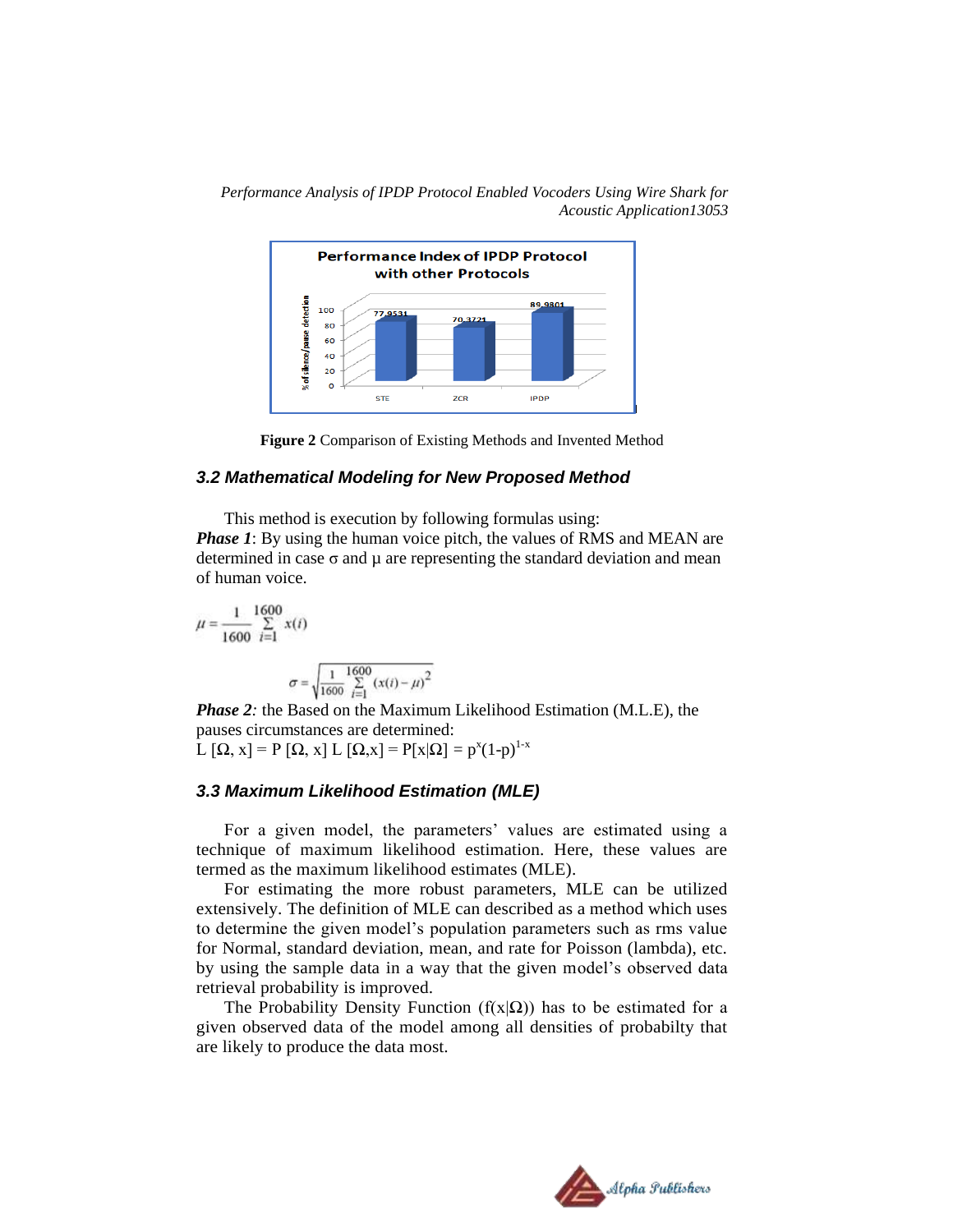A likelihood function  $L(\Omega; x)$  is assumed in MLE. Here, x represents the set of observations and  $\Omega$  indicates the distribution parameter vector. . The value of  $\Omega$  is determined that improves the likelihood for given observations like values of x.

By using the function's derivative with respect to  $\Omega$  and equate it to 0, the above function's maxima or minima is determined because the zero slop refers to the maxima or minima.

The first derivative of function of LL  $(\Omega; x)$  with respect to  $\Omega$  and equate it to 0 is considered to estimate the log likelihood function's maxima.

In this way, consider the second derivative of function of LL  $(\Omega; x)$ with respect to  $\Omega$  and it is negative.

The spectral efficiency is achieved with the concept of Discontinuous Transmission (DTX) in which the bandwidth is expensive.

The switching of transmission ON only is the basic principle of DTX for the packets if there is an active speech for transmission of data. The packets transmission is not required during silence regions. For ensuring the link communication continuity, the transmission of some sequence frames of Silence Indicator (SID) is required.

The current DTX schemes has the Voice Activity Detector (VAD) which is the most essential part and designed with the motive of balancing the clipping speech segment risk in regard to the risk that noise classify as speech. A step change causes the background noise at the receiver if the VAD uses for switching on and off the transmitter. The annoying feature can perceive by the receiver due to the sudden change in noise level. If the transmitter is switched off, the producing of noise at the decoder is a way to restrict the sudden change. This noise is same as the background noise at the transmitter. To reconstruct the background noise accurately, the average background data should have to transmit to the receiver periodically by the transmitter if silence is detected. This noise is termed as the comfort noise. The DTX algorithm implementation is showed in the following flow chart.

#### **4 Results and Discussions**

#### *4.1 Wire Shark Simulator*

Wireshark simulator tool is a free open source tool used for wireless network analysis and trouble shooting, software protocol development, performance analysis of various vocoders used in mobile networks and can be used to validate the newly developed speech processing protocols.

Wireshark is an encapsulated tool which understands various speech processing protocols and networking protocols. It has the capability of resolving and projecting various parameters along with their meaning. It is

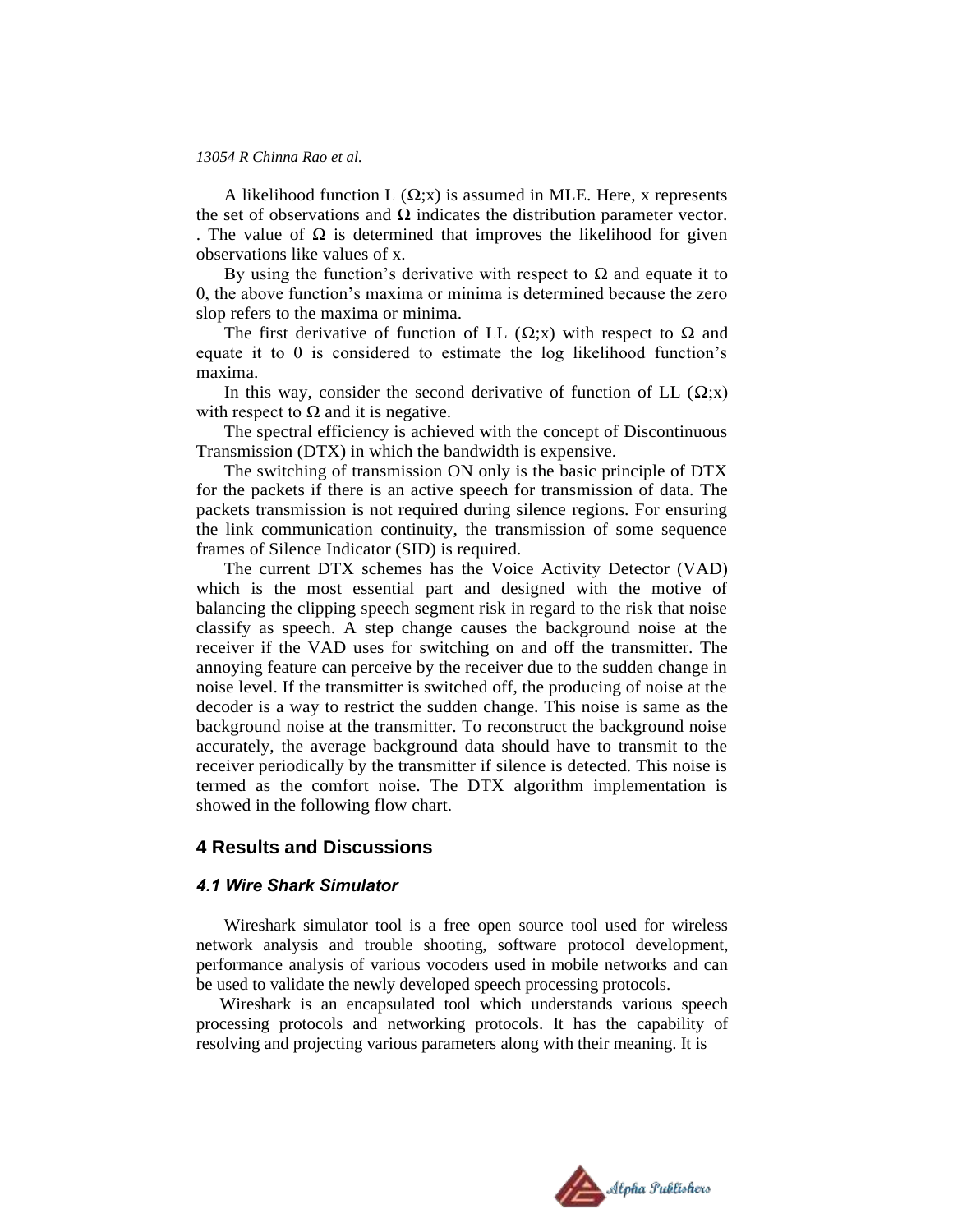well supported with pcap so that the packets used for transmission of all types of information can be captured. The salient features of Wireshark simulation tool are mentionedbelow:

- Data can be retrieved from live captured data packets or from already captured data packets. From a live network connection "from the wire", information can retrieve or read using already-captured packets file.
- From different types of network supported protocols such as Ethernet Protocol, Loopback Protocol, Point-to-Point Protocol (PPP), and IEEE 802.11 Protocol, etc., real-time data can be retrieved or read.
- Retrieved data can be viewed using GUI or utility command line or TShark.
- Retrieved data can be modified or edited using "edit cap"feature.
- Display filter feature can be used to fine tune the retrieved data.
- Newly developed protocols can be dissected by creating Plug-ins.
- $\cdot \cdot$  The media flow can be played if compatible encoding is used. VoIP calls can be traced out in the traffic that is captured.
- $\div$  The raw form of USB data can also be identified.
- $\cdot \cdot$  The connections used in wireless networks can be customized as long as they are enabled with Ethernet protocol.
- The simulation tool allows customizing timers, filters and network settings so as to capture the required traffic.

## *4.2 Performance Analysis of Various Vocoders*

#### *4.2.1 G.711 ALawVocoder*

G.711 ALawVocoder which is commonly used for speech processing in mobile networks is simulated for a payload of 160 bytes for which 2500 packets are required out of which 2132 are actually used without any droppings or error prone. Figure 3 shows the screen shot of G.711 ALawVocoder using Wiresharksimulator.

| <b>The Control</b><br>We can change to the track of the<br>SALSACHUM HOLINEZIA<br>last last strack, rack last a lot- | <b>CONTRACT</b><br><b>STORY OF BUILDING</b><br><b>CALL PRO EL MIN</b>                                                                                                                                                                                                                                               | <b>Home car</b><br><b>COLOR</b>                                                                                                                                                                                                                                                                  | 4 Assessed Draw days<br><b>The property of the Contract Contract</b><br><b><i><u>BERGHAM IN 1999</u></i></b> |                                                                                                                                                                                                                              |
|----------------------------------------------------------------------------------------------------------------------|---------------------------------------------------------------------------------------------------------------------------------------------------------------------------------------------------------------------------------------------------------------------------------------------------------------------|--------------------------------------------------------------------------------------------------------------------------------------------------------------------------------------------------------------------------------------------------------------------------------------------------|--------------------------------------------------------------------------------------------------------------|------------------------------------------------------------------------------------------------------------------------------------------------------------------------------------------------------------------------------|
|                                                                                                                      |                                                                                                                                                                                                                                                                                                                     |                                                                                                                                                                                                                                                                                                  |                                                                                                              |                                                                                                                                                                                                                              |
|                                                                                                                      |                                                                                                                                                                                                                                                                                                                     |                                                                                                                                                                                                                                                                                                  |                                                                                                              |                                                                                                                                                                                                                              |
|                                                                                                                      |                                                                                                                                                                                                                                                                                                                     |                                                                                                                                                                                                                                                                                                  |                                                                                                              |                                                                                                                                                                                                                              |
|                                                                                                                      |                                                                                                                                                                                                                                                                                                                     |                                                                                                                                                                                                                                                                                                  | FRAME A TO FEB. AND AN ARRANGED<br><b>Charles Committee</b>                                                  |                                                                                                                                                                                                                              |
|                                                                                                                      | <b>NO PACK BOX</b>                                                                                                                                                                                                                                                                                                  | m                                                                                                                                                                                                                                                                                                | 2012/01/23 02:00:00                                                                                          |                                                                                                                                                                                                                              |
|                                                                                                                      | <b><i>DEL DEL E MIL</i></b>                                                                                                                                                                                                                                                                                         |                                                                                                                                                                                                                                                                                                  | <b>MORTELLE AL BOL BOX</b>                                                                                   |                                                                                                                                                                                                                              |
| <b>CREWE ARRAIGNMENT COMPANY RESIDENCE</b>                                                                           | <b>SALE AND AT MAIL</b>                                                                                                                                                                                                                                                                                             | <br>                                                                                                                                                                                                                                                                                             | <b>PEGINAL STATE PARK</b>                                                                                    |                                                                                                                                                                                                                              |
| che una nombre del caso è cas                                                                                        | <b>CARL AND AT ANY</b>                                                                                                                                                                                                                                                                                              |                                                                                                                                                                                                                                                                                                  | <b>William Print, Law Print</b>                                                                              |                                                                                                                                                                                                                              |
|                                                                                                                      |                                                                                                                                                                                                                                                                                                                     |                                                                                                                                                                                                                                                                                                  |                                                                                                              |                                                                                                                                                                                                                              |
|                                                                                                                      |                                                                                                                                                                                                                                                                                                                     |                                                                                                                                                                                                                                                                                                  |                                                                                                              |                                                                                                                                                                                                                              |
|                                                                                                                      |                                                                                                                                                                                                                                                                                                                     |                                                                                                                                                                                                                                                                                                  |                                                                                                              |                                                                                                                                                                                                                              |
|                                                                                                                      |                                                                                                                                                                                                                                                                                                                     |                                                                                                                                                                                                                                                                                                  |                                                                                                              |                                                                                                                                                                                                                              |
|                                                                                                                      |                                                                                                                                                                                                                                                                                                                     |                                                                                                                                                                                                                                                                                                  |                                                                                                              |                                                                                                                                                                                                                              |
|                                                                                                                      |                                                                                                                                                                                                                                                                                                                     |                                                                                                                                                                                                                                                                                                  |                                                                                                              |                                                                                                                                                                                                                              |
|                                                                                                                      |                                                                                                                                                                                                                                                                                                                     |                                                                                                                                                                                                                                                                                                  |                                                                                                              |                                                                                                                                                                                                                              |
|                                                                                                                      |                                                                                                                                                                                                                                                                                                                     |                                                                                                                                                                                                                                                                                                  |                                                                                                              |                                                                                                                                                                                                                              |
|                                                                                                                      |                                                                                                                                                                                                                                                                                                                     |                                                                                                                                                                                                                                                                                                  |                                                                                                              |                                                                                                                                                                                                                              |
|                                                                                                                      |                                                                                                                                                                                                                                                                                                                     |                                                                                                                                                                                                                                                                                                  |                                                                                                              |                                                                                                                                                                                                                              |
|                                                                                                                      |                                                                                                                                                                                                                                                                                                                     |                                                                                                                                                                                                                                                                                                  |                                                                                                              |                                                                                                                                                                                                                              |
|                                                                                                                      |                                                                                                                                                                                                                                                                                                                     |                                                                                                                                                                                                                                                                                                  |                                                                                                              |                                                                                                                                                                                                                              |
| <b>Mazdal links: UNK</b>                                                                                             |                                                                                                                                                                                                                                                                                                                     |                                                                                                                                                                                                                                                                                                  |                                                                                                              |                                                                                                                                                                                                                              |
|                                                                                                                      |                                                                                                                                                                                                                                                                                                                     |                                                                                                                                                                                                                                                                                                  |                                                                                                              |                                                                                                                                                                                                                              |
| <b>TANGUAR 1991</b>                                                                                                  |                                                                                                                                                                                                                                                                                                                     |                                                                                                                                                                                                                                                                                                  |                                                                                                              |                                                                                                                                                                                                                              |
|                                                                                                                      | back-teachers lanks userance, lookerish comment                                                                                                                                                                                                                                                                     |                                                                                                                                                                                                                                                                                                  |                                                                                                              |                                                                                                                                                                                                                              |
|                                                                                                                      |                                                                                                                                                                                                                                                                                                                     |                                                                                                                                                                                                                                                                                                  |                                                                                                              |                                                                                                                                                                                                                              |
|                                                                                                                      |                                                                                                                                                                                                                                                                                                                     |                                                                                                                                                                                                                                                                                                  |                                                                                                              |                                                                                                                                                                                                                              |
|                                                                                                                      | che and permanent limit limit in con-<br>car as of the "aid bat a six-<br>DOC BACKGRAND CARD THAT YOUR<br>141 98 10381 (#4) 340 3-241<br>147 METRONE, OR 144 E.144<br>THE CAR CORRECT WAS LAND TO<br>- Administrator<br>C.A.  Editational Change<br>A.L. Lacia, FridayMark, Palac<br>Statement expertise makers 140 | <b>CALCULATION</b><br><b>SATINER STATE</b><br><b>HOMES</b><br>2012 040 S. TALL<br><b><i><u>SECRET METAL</u></i></b><br><b><i>DECISION AND REST</i></b><br>Mr. 11 11 12 13 14 15 16 16 17 18 19 19 19 19<br>AND - Determining anyone passwith through 1 is<br>Victoria Texto, 7527 E.T.O. FOR 180 | <br><b>MF</b><br>w.<br>w.<br>w                                                                               | we will all to have your<br>Walkert in Links<br><b><i><u>CONTRACTORY</u></i></b><br><b>Wallerton Forest</b><br><b>BECTIVALENT</b><br>water a to re-<br><b>Sand Home &amp; Household</b><br>we which it is this wing.<br>____ |

**Figure 3** Performance analysis of G.711 ALawVocoder

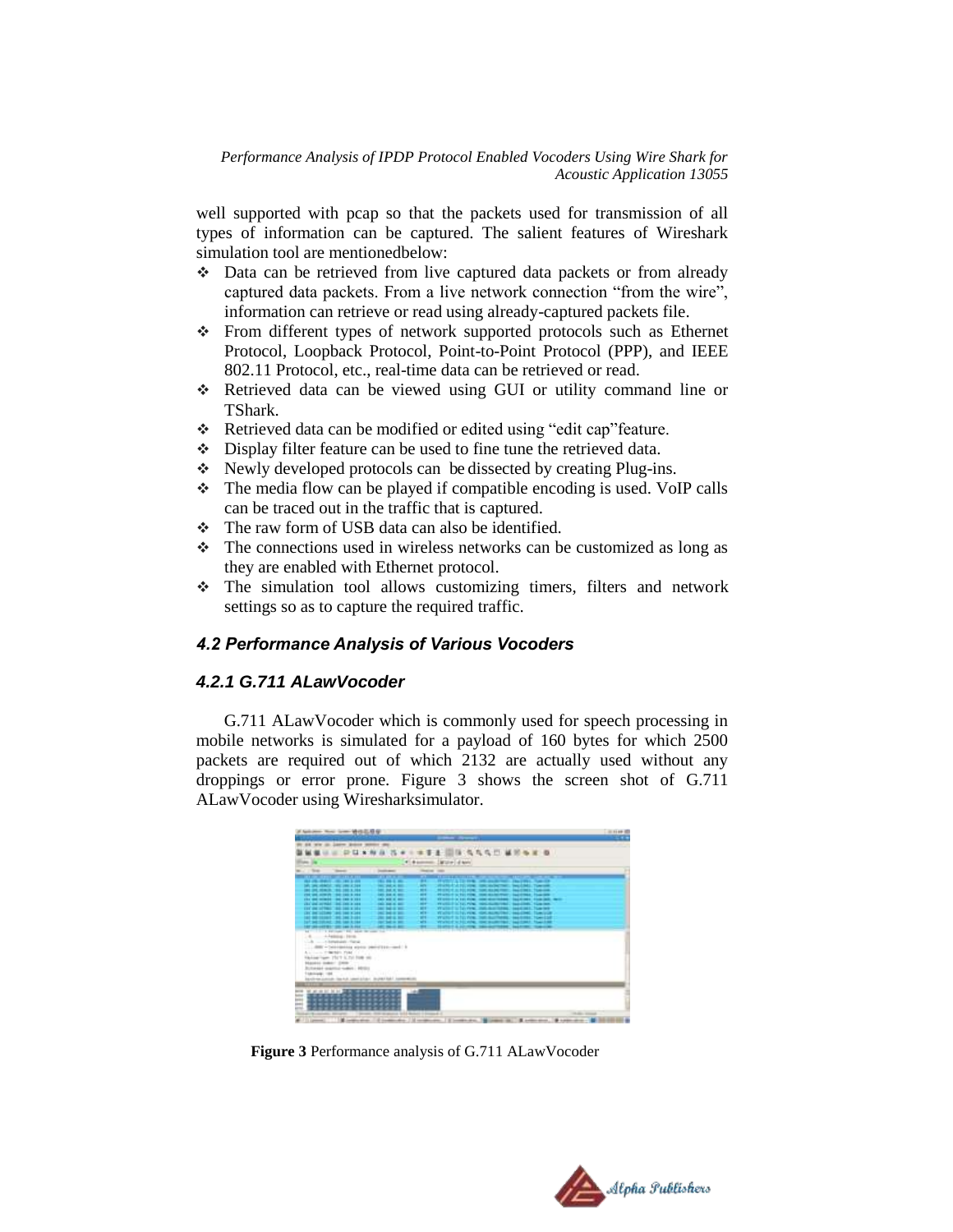#### *4.2.2 G.711 µLawVocoder*

G.711 µLaw Vocoder which is commonly used for speech processing in mobile networks is simulated for a payload of 160 bytes for which 2222 packets are required out of which 2118 are actually used without any droppings or error prone. Figure 4 shows the screen shot of G.711 µLaw Vocoder using Wiresharksimulator.

| <b>LEFTLING</b><br><b>EXCLUSIVE</b><br>* 4 premie Milevial Ave<br>Adams, John<br>Sep.<br><b>Textbank</b><br><b>Stagens</b><br><b>PEC DATA BEL</b><br>w.<br>31. 54 (483) - 34 (48.) (41<br><b>PUSE 215 FR. SEAM40EL</b><br>11.00 million 10.0 (40.214)<br><b>WE DANK WE</b><br>Wallet arts we<br>ARCHIVE & TO THE THE SHEERED - GAL<br>m.<br>501-04-A.M.<br><b>NO DO RUBBER 1999 SALES R. FOR</b><br>$-$<br>FEVERIFY \$700, FORD 1000 NAMED \$200.<br>ALC: UNL 3: 104<br><b>ME BEK BE</b><br><b>AD OF AGAIN</b><br>Watch a 121 Feb. Inscription of<br>an determined 1, was not a car.<br><b>THE DIE IS NOT</b><br><b><i><u>SALIDARE CORPORATION</u></i></b><br>$-$<br>ALCOHOL: 302 144 1.144<br><b>FEATURE 2010 FOR STATISTICS</b><br><b>REMARK</b><br>٠<br>AL MUNICIPAL TRAINING STAFF<br><b><i>CALL PARTIES WITH</i></b><br>Wellack & Spywer<br>THE R. P. LEWIS CO., LANSING MICH.<br><b>M.M. CAME: 2012013-001</b><br>101.04.A.M.<br>m.<br>WARLT & NUMBER CONTRACTS AND RESIDENCE.<br>m<br>will be founded to be look to buy<br><b>SECURE AT NEW</b><br>FRANCY IS THE FIRE THE ALCOHOL, MALTINE, THAT EX-<br>by an index - and has a rest<br>Welch a birth the communication besides than the fact<br><b>MARK MARK</b><br><br>ATATOLOGICAL PART CONTINUES IN CARD COMPANY<br>THE R. P. LEWIS CO., LANSING, MICH. 49-14039-1-120-2<br><b>CALL DOG ALL AND</b><br>m.<br>$\sim$<br>18<br>- A - - - 1 Extensible, Flatak<br>Gell + last history were second-count - in<br>Links of News Year 11<br>Equipped Castle 1 Excel at 250 1000 .00-<br>ERATORIA AVANELLI ISRG -<br>Scriptori cracero color: \$9.00 (<br>10-c'ha - 100<br>Secretarian Serva penalteri BASSING (CONFERS)<br>The Company of the Company of the<br><b>NAMES OF TAXABLE PARTIES</b><br>$10^{-1}$ |  |  | <b>STATISTICS</b> |  |
|-------------------------------------------------------------------------------------------------------------------------------------------------------------------------------------------------------------------------------------------------------------------------------------------------------------------------------------------------------------------------------------------------------------------------------------------------------------------------------------------------------------------------------------------------------------------------------------------------------------------------------------------------------------------------------------------------------------------------------------------------------------------------------------------------------------------------------------------------------------------------------------------------------------------------------------------------------------------------------------------------------------------------------------------------------------------------------------------------------------------------------------------------------------------------------------------------------------------------------------------------------------------------------------------------------------------------------------------------------------------------------------------------------------------------------------------------------------------------------------------------------------------------------------------------------------------------------------------------------------------------------------------------------------------------------------------------------------------------------------------------------------------|--|--|-------------------|--|
|                                                                                                                                                                                                                                                                                                                                                                                                                                                                                                                                                                                                                                                                                                                                                                                                                                                                                                                                                                                                                                                                                                                                                                                                                                                                                                                                                                                                                                                                                                                                                                                                                                                                                                                                                                   |  |  |                   |  |
|                                                                                                                                                                                                                                                                                                                                                                                                                                                                                                                                                                                                                                                                                                                                                                                                                                                                                                                                                                                                                                                                                                                                                                                                                                                                                                                                                                                                                                                                                                                                                                                                                                                                                                                                                                   |  |  |                   |  |
|                                                                                                                                                                                                                                                                                                                                                                                                                                                                                                                                                                                                                                                                                                                                                                                                                                                                                                                                                                                                                                                                                                                                                                                                                                                                                                                                                                                                                                                                                                                                                                                                                                                                                                                                                                   |  |  |                   |  |
|                                                                                                                                                                                                                                                                                                                                                                                                                                                                                                                                                                                                                                                                                                                                                                                                                                                                                                                                                                                                                                                                                                                                                                                                                                                                                                                                                                                                                                                                                                                                                                                                                                                                                                                                                                   |  |  |                   |  |
|                                                                                                                                                                                                                                                                                                                                                                                                                                                                                                                                                                                                                                                                                                                                                                                                                                                                                                                                                                                                                                                                                                                                                                                                                                                                                                                                                                                                                                                                                                                                                                                                                                                                                                                                                                   |  |  |                   |  |
|                                                                                                                                                                                                                                                                                                                                                                                                                                                                                                                                                                                                                                                                                                                                                                                                                                                                                                                                                                                                                                                                                                                                                                                                                                                                                                                                                                                                                                                                                                                                                                                                                                                                                                                                                                   |  |  |                   |  |
|                                                                                                                                                                                                                                                                                                                                                                                                                                                                                                                                                                                                                                                                                                                                                                                                                                                                                                                                                                                                                                                                                                                                                                                                                                                                                                                                                                                                                                                                                                                                                                                                                                                                                                                                                                   |  |  |                   |  |
|                                                                                                                                                                                                                                                                                                                                                                                                                                                                                                                                                                                                                                                                                                                                                                                                                                                                                                                                                                                                                                                                                                                                                                                                                                                                                                                                                                                                                                                                                                                                                                                                                                                                                                                                                                   |  |  |                   |  |
|                                                                                                                                                                                                                                                                                                                                                                                                                                                                                                                                                                                                                                                                                                                                                                                                                                                                                                                                                                                                                                                                                                                                                                                                                                                                                                                                                                                                                                                                                                                                                                                                                                                                                                                                                                   |  |  |                   |  |
|                                                                                                                                                                                                                                                                                                                                                                                                                                                                                                                                                                                                                                                                                                                                                                                                                                                                                                                                                                                                                                                                                                                                                                                                                                                                                                                                                                                                                                                                                                                                                                                                                                                                                                                                                                   |  |  |                   |  |
|                                                                                                                                                                                                                                                                                                                                                                                                                                                                                                                                                                                                                                                                                                                                                                                                                                                                                                                                                                                                                                                                                                                                                                                                                                                                                                                                                                                                                                                                                                                                                                                                                                                                                                                                                                   |  |  |                   |  |
|                                                                                                                                                                                                                                                                                                                                                                                                                                                                                                                                                                                                                                                                                                                                                                                                                                                                                                                                                                                                                                                                                                                                                                                                                                                                                                                                                                                                                                                                                                                                                                                                                                                                                                                                                                   |  |  |                   |  |
|                                                                                                                                                                                                                                                                                                                                                                                                                                                                                                                                                                                                                                                                                                                                                                                                                                                                                                                                                                                                                                                                                                                                                                                                                                                                                                                                                                                                                                                                                                                                                                                                                                                                                                                                                                   |  |  |                   |  |
|                                                                                                                                                                                                                                                                                                                                                                                                                                                                                                                                                                                                                                                                                                                                                                                                                                                                                                                                                                                                                                                                                                                                                                                                                                                                                                                                                                                                                                                                                                                                                                                                                                                                                                                                                                   |  |  |                   |  |
|                                                                                                                                                                                                                                                                                                                                                                                                                                                                                                                                                                                                                                                                                                                                                                                                                                                                                                                                                                                                                                                                                                                                                                                                                                                                                                                                                                                                                                                                                                                                                                                                                                                                                                                                                                   |  |  |                   |  |
|                                                                                                                                                                                                                                                                                                                                                                                                                                                                                                                                                                                                                                                                                                                                                                                                                                                                                                                                                                                                                                                                                                                                                                                                                                                                                                                                                                                                                                                                                                                                                                                                                                                                                                                                                                   |  |  |                   |  |
|                                                                                                                                                                                                                                                                                                                                                                                                                                                                                                                                                                                                                                                                                                                                                                                                                                                                                                                                                                                                                                                                                                                                                                                                                                                                                                                                                                                                                                                                                                                                                                                                                                                                                                                                                                   |  |  |                   |  |
|                                                                                                                                                                                                                                                                                                                                                                                                                                                                                                                                                                                                                                                                                                                                                                                                                                                                                                                                                                                                                                                                                                                                                                                                                                                                                                                                                                                                                                                                                                                                                                                                                                                                                                                                                                   |  |  |                   |  |
|                                                                                                                                                                                                                                                                                                                                                                                                                                                                                                                                                                                                                                                                                                                                                                                                                                                                                                                                                                                                                                                                                                                                                                                                                                                                                                                                                                                                                                                                                                                                                                                                                                                                                                                                                                   |  |  |                   |  |
|                                                                                                                                                                                                                                                                                                                                                                                                                                                                                                                                                                                                                                                                                                                                                                                                                                                                                                                                                                                                                                                                                                                                                                                                                                                                                                                                                                                                                                                                                                                                                                                                                                                                                                                                                                   |  |  |                   |  |
|                                                                                                                                                                                                                                                                                                                                                                                                                                                                                                                                                                                                                                                                                                                                                                                                                                                                                                                                                                                                                                                                                                                                                                                                                                                                                                                                                                                                                                                                                                                                                                                                                                                                                                                                                                   |  |  |                   |  |
|                                                                                                                                                                                                                                                                                                                                                                                                                                                                                                                                                                                                                                                                                                                                                                                                                                                                                                                                                                                                                                                                                                                                                                                                                                                                                                                                                                                                                                                                                                                                                                                                                                                                                                                                                                   |  |  |                   |  |
|                                                                                                                                                                                                                                                                                                                                                                                                                                                                                                                                                                                                                                                                                                                                                                                                                                                                                                                                                                                                                                                                                                                                                                                                                                                                                                                                                                                                                                                                                                                                                                                                                                                                                                                                                                   |  |  |                   |  |
|                                                                                                                                                                                                                                                                                                                                                                                                                                                                                                                                                                                                                                                                                                                                                                                                                                                                                                                                                                                                                                                                                                                                                                                                                                                                                                                                                                                                                                                                                                                                                                                                                                                                                                                                                                   |  |  |                   |  |
|                                                                                                                                                                                                                                                                                                                                                                                                                                                                                                                                                                                                                                                                                                                                                                                                                                                                                                                                                                                                                                                                                                                                                                                                                                                                                                                                                                                                                                                                                                                                                                                                                                                                                                                                                                   |  |  |                   |  |
|                                                                                                                                                                                                                                                                                                                                                                                                                                                                                                                                                                                                                                                                                                                                                                                                                                                                                                                                                                                                                                                                                                                                                                                                                                                                                                                                                                                                                                                                                                                                                                                                                                                                                                                                                                   |  |  |                   |  |
|                                                                                                                                                                                                                                                                                                                                                                                                                                                                                                                                                                                                                                                                                                                                                                                                                                                                                                                                                                                                                                                                                                                                                                                                                                                                                                                                                                                                                                                                                                                                                                                                                                                                                                                                                                   |  |  |                   |  |
|                                                                                                                                                                                                                                                                                                                                                                                                                                                                                                                                                                                                                                                                                                                                                                                                                                                                                                                                                                                                                                                                                                                                                                                                                                                                                                                                                                                                                                                                                                                                                                                                                                                                                                                                                                   |  |  |                   |  |
|                                                                                                                                                                                                                                                                                                                                                                                                                                                                                                                                                                                                                                                                                                                                                                                                                                                                                                                                                                                                                                                                                                                                                                                                                                                                                                                                                                                                                                                                                                                                                                                                                                                                                                                                                                   |  |  |                   |  |
| 法备款分析的现在分词的分析分析<br><br>. <u>. .</u> .<br><b>ARM 900</b>                                                                                                                                                                                                                                                                                                                                                                                                                                                                                                                                                                                                                                                                                                                                                                                                                                                                                                                                                                                                                                                                                                                                                                                                                                                                                                                                                                                                                                                                                                                                                                                                                                                                                                           |  |  |                   |  |

 **Figure 4** Performance analysis of G.711 µLaw Vocoder

## *4.2.3 G.722 Vocoder*

G.722 Vocoder which is commonly used for speech processing in mobile networks is simulated for a payload of 160 bytes for which 2458 packets are required out of which 2173 are actually used without any droppings or error prone. Figure 5 shows the screen shot of G.722 Vocoder using Wireshark simulator.

|                                    | witness lines larm-WAGDE                                  |                                                                |                        |                                                                                                       | 三川中国       |
|------------------------------------|-----------------------------------------------------------|----------------------------------------------------------------|------------------------|-------------------------------------------------------------------------------------------------------|------------|
|                                    |                                                           |                                                                |                        | <b>MA Castron Monday</b>                                                                              | m          |
|                                    |                                                           |                                                                |                        |                                                                                                       |            |
|                                    |                                                           |                                                                |                        | 田塚 ちちちだ 補防など 春                                                                                        |            |
|                                    |                                                           |                                                                |                        | - 4 (power) [Plint] & anti                                                                            |            |
|                                    |                                                           |                                                                |                        |                                                                                                       |            |
| Total .                            | <b>Service</b>                                            | <b>Touch Ave</b>                                               | <b>Parties College</b> |                                                                                                       |            |
|                                    | <b>STERFTWOOD PRINTS</b>                                  | <b>START STAR</b>                                              | <b>COM</b>             | <b>CONTRACTOR</b> CONTRACTOR                                                                          |            |
|                                    | TO US LIFTED 1 000 246 3 (19)                             | <b>DEMONSTRATION</b>                                           | $\overline{a}$         | <b>ROSET &amp; ISL INFIGURERIES, GALDER, TANISTI</b>                                                  |            |
|                                    | ALC: UNK 1-30 144 5 161                                   | <b>RESEARC</b>                                                 | -                      | AS GROUP IS THE TIME IN ANOTHER COMMITTEE TO A REPORT                                                 |            |
|                                    | at its trainer. This can brain                            | <b><i>INTERNATIONAL</i></b>                                    | $\frac{1}{2}$          | <b>HARLYARI, MARGARETA MORRA, TANGA, NY</b>                                                           |            |
|                                    | as its premier critical and artist                        | <b>IN THE R. P.</b>                                            |                        | Welling to the membership of the control of the con-<br>Well-Falls, INVestibility, Inself Ed. Tax-red |            |
|                                    | at a new thinking the<br><b>WE'RE WRITE: HE SHEET SEE</b> | <b>CALCULATION</b><br><b>CALCULATION</b>                       | <b>WE</b><br>w.        | matched the background machine funds.                                                                 |            |
|                                    | <b>BE ON MAIN : 000 282 P 101</b>                         | <b>2010 FAX ALLINES</b>                                        | <b>WELL</b>            | FEATURE & DEP. FOR JACOBS RES. CALLINGTON, TUBELON                                                    |            |
|                                    | All the statute 1 and 1 am it took                        | 202 324 31 Str.                                                |                        | PERSONAL MEMBERS INCOME VALUE                                                                         |            |
|                                    | <b>BE OF DIRECT THE 200 F.M.</b>                          | (第2013) 2012                                                   | $\mathbf{m}$           | Walker A.M., tell-ledgically link-life, fracisc                                                       |            |
|                                    | with the company's company basis of high                  | <b>PRODUCTS</b>                                                | ÷                      | Walter & Rt., Microsoft and Capitals, Harrison                                                        |            |
|                                    | <b>M. 51-20-60 - AN 144-9-141</b>                         | <b>CALL AND ALLEN</b>                                          | <b>ME</b>              | Well-Fa-NC Incapacidat, Service, Inc.(2)                                                              |            |
|                                    |                                                           |                                                                |                        |                                                                                                       |            |
| . B.  + Yesting : Nindi            |                                                           |                                                                |                        |                                                                                                       |            |
|                                    |                                                           |                                                                |                        |                                                                                                       |            |
|                                    | +1dward Value                                             |                                                                |                        |                                                                                                       |            |
|                                    | WW - behideling about described card-                     |                                                                |                        |                                                                                                       |            |
| E. List + Netari Ther              |                                                           |                                                                |                        |                                                                                                       |            |
|                                    | Payment France: 1784 F. G. 2001 (70)                      |                                                                |                        |                                                                                                       |            |
| tagenei name: 1922.                |                                                           |                                                                |                        |                                                                                                       |            |
|                                    | EDMANDS ANALOG GARDY - FOR LL                             |                                                                |                        |                                                                                                       |            |
| Tea-Capp, 199                      |                                                           |                                                                |                        |                                                                                                       |            |
|                                    |                                                           |                                                                |                        |                                                                                                       |            |
|                                    |                                                           | betrokened beto and that marked (measured)                     |                        |                                                                                                       |            |
| -                                  |                                                           |                                                                | -                      |                                                                                                       |            |
| <b>BERREE 2008</b>                 |                                                           |                                                                | 181                    |                                                                                                       |            |
| the first data for the first day   |                                                           | <b><i><i><u><b>BY THE THE THE THE THE TWO </b></u></i></i></b> |                        |                                                                                                       |            |
|                                    | to as for its As As-                                      |                                                                |                        |                                                                                                       |            |
| m                                  | ------------                                              |                                                                |                        |                                                                                                       |            |
|                                    | ---                                                       |                                                                |                        |                                                                                                       |            |
| floor and the carebally startinger |                                                           | beings strategies and those a                                  |                        |                                                                                                       | them tered |
| 1 IS EVANSY LAKE US                |                                                           | <b>W</b> telephone of                                          |                        | <b>Bald Library Morris</b>                                                                            |            |

 **Figure 5** Performance analysis of G.722 Vocoder

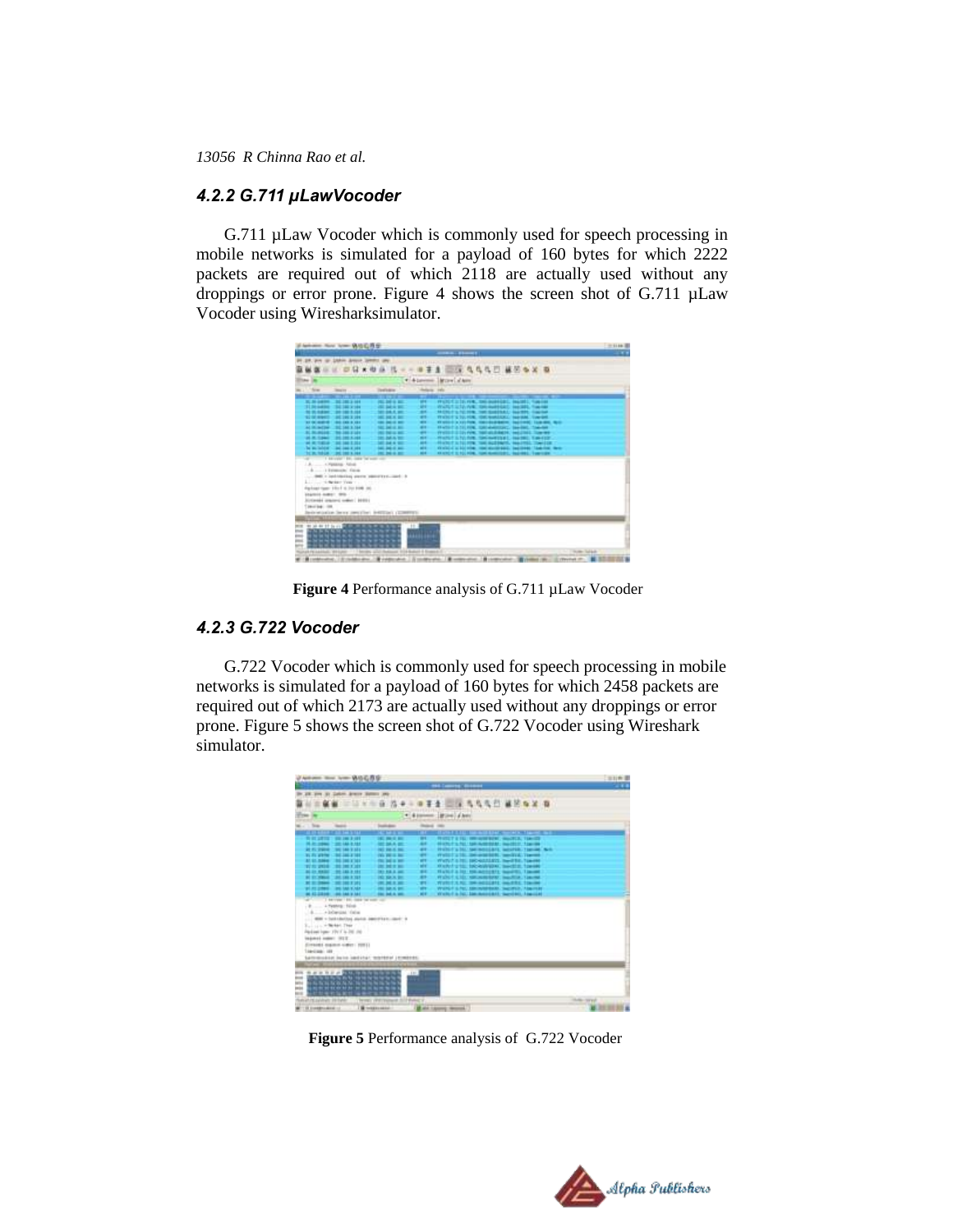#### *4.2.4 GSMVocoder*

GSM Vocoder which is commonly used for speech processing in mobile networks is simulated for a payload of 160 bytes for which 2359 packets are required out of which 2149 are actually used without any droppings or error prone. Figure 6 shows the screen shot of GSM Vocoder using Wireshark simulator.

| <b>The Country of Con-</b><br>St. Colors Januar 304031 2P6<br>二环 作中一样手术 国政 鸟鸟鸟兰 黃色布革 百<br>* Summer Mine June<br><b>ROOM 1981</b><br>tion.<br><b>SARAD</b><br><b>Includes:</b><br>œ<br><b>TALLET</b><br><u>The Company of the Second Person Property and Person Property and Person Property and Person Property and Person Property and Person Property and Person Property and Person Property and Person Property and Person Property</u><br><b>POLICE CONTRACTORY AND PROPERTY</b><br>\$1.01 Stager - Stat red & the<br>FOR 6.5. GENERAL MOSEL CALLS<br>180 000 S. 1911<br>3120 8480 746 746 874<br><b>WE SHEAT ONE</b><br><b>SHOW:</b><br>Average weather the collect funds<br><b>SCHOOL CREW</b><br>۰<br>ME 348-3-344<br>FIAM & E. DEALMAN, NHOL: TacAk<br><b>VEHICLE WANT : AND CAR IS ON!</b><br>FUEL & SCHOOL SECTION TWO<br><b>MC 148 9 191</b><br>FUJA B. S. DAYA/18/516, Sendant, Taechel<br>as an expert to the last at lat-<br><b>WE SHEAT HAS</b><br>٠<br>10.21-9484; 102.94.1.95<br>FOUR BLAC DRIVERS TO LOAN TUNING<br><b>MELOW 4-381</b><br>mited by an out-surveying payment. Support<br>$1600 -$<br><b>BESIDES</b><br>30 P. Street, 198 188 E.St<br>middle at the exceptions, said and makes<br>to an engine the last time<br>test beach cars<br>World at its behind the baseball, transport<br>TEST WINDS THE CAR EVER<br><b>CONTRACTOR</b><br><b>HER WHILE IN HER RE</b><br>Plane Mc by IntriductionEd, Septible, Tex-L24<br><b>WE DID A 201</b><br>FOUR R. S. HALAVEST, NUMBER 184-124<br>ALCOHOL: \$5,000 C.D.<br><b>JPC 296 9.341</b><br>to the forest tell that below to<br>E  I Fastern Falue<br>WH + Lottening back swelleri cast 4<br>1. News . Free<br>Fachinet Value 1986 66-181 153<br><b>SALIESE TORN'T LIMIT</b><br><b>District Ingred code: \$10.</b><br>Linking Jan. 1<br>best-benefiction theme, approvalent definition (1977) 644-7-1<br>ــ<br>4.4.4.1.00<br><b>WOODNIES COMMISSION</b><br><b>NN NN NN NN NN NN NN NN</b><br><b>CARD OR RESIDENCE</b><br><br><b><i><u>Property</u></i> Property</b><br>$\mathbf{r}$<br>Rushell TS advised Jurisdic-<br>NAME OF GROOM CONSUMER.<br><b>PARKLIN AND</b><br>130 conditionities of<br><b>B</b> tumpo anun | weivers man later W&Q进展 |  | 三日お野信 |
|-------------------------------------------------------------------------------------------------------------------------------------------------------------------------------------------------------------------------------------------------------------------------------------------------------------------------------------------------------------------------------------------------------------------------------------------------------------------------------------------------------------------------------------------------------------------------------------------------------------------------------------------------------------------------------------------------------------------------------------------------------------------------------------------------------------------------------------------------------------------------------------------------------------------------------------------------------------------------------------------------------------------------------------------------------------------------------------------------------------------------------------------------------------------------------------------------------------------------------------------------------------------------------------------------------------------------------------------------------------------------------------------------------------------------------------------------------------------------------------------------------------------------------------------------------------------------------------------------------------------------------------------------------------------------------------------------------------------------------------------------------------------------------------------------------------------------------------------------------------------------------------------------------------------------------------------------------------------------------------------------------------------------------------------------------------------------------------------------------------------------------------------------------------------------------------------|-------------------------|--|-------|
|                                                                                                                                                                                                                                                                                                                                                                                                                                                                                                                                                                                                                                                                                                                                                                                                                                                                                                                                                                                                                                                                                                                                                                                                                                                                                                                                                                                                                                                                                                                                                                                                                                                                                                                                                                                                                                                                                                                                                                                                                                                                                                                                                                                           |                         |  | . .   |
|                                                                                                                                                                                                                                                                                                                                                                                                                                                                                                                                                                                                                                                                                                                                                                                                                                                                                                                                                                                                                                                                                                                                                                                                                                                                                                                                                                                                                                                                                                                                                                                                                                                                                                                                                                                                                                                                                                                                                                                                                                                                                                                                                                                           |                         |  |       |
|                                                                                                                                                                                                                                                                                                                                                                                                                                                                                                                                                                                                                                                                                                                                                                                                                                                                                                                                                                                                                                                                                                                                                                                                                                                                                                                                                                                                                                                                                                                                                                                                                                                                                                                                                                                                                                                                                                                                                                                                                                                                                                                                                                                           |                         |  |       |
|                                                                                                                                                                                                                                                                                                                                                                                                                                                                                                                                                                                                                                                                                                                                                                                                                                                                                                                                                                                                                                                                                                                                                                                                                                                                                                                                                                                                                                                                                                                                                                                                                                                                                                                                                                                                                                                                                                                                                                                                                                                                                                                                                                                           |                         |  |       |
|                                                                                                                                                                                                                                                                                                                                                                                                                                                                                                                                                                                                                                                                                                                                                                                                                                                                                                                                                                                                                                                                                                                                                                                                                                                                                                                                                                                                                                                                                                                                                                                                                                                                                                                                                                                                                                                                                                                                                                                                                                                                                                                                                                                           |                         |  |       |
|                                                                                                                                                                                                                                                                                                                                                                                                                                                                                                                                                                                                                                                                                                                                                                                                                                                                                                                                                                                                                                                                                                                                                                                                                                                                                                                                                                                                                                                                                                                                                                                                                                                                                                                                                                                                                                                                                                                                                                                                                                                                                                                                                                                           |                         |  |       |
|                                                                                                                                                                                                                                                                                                                                                                                                                                                                                                                                                                                                                                                                                                                                                                                                                                                                                                                                                                                                                                                                                                                                                                                                                                                                                                                                                                                                                                                                                                                                                                                                                                                                                                                                                                                                                                                                                                                                                                                                                                                                                                                                                                                           |                         |  |       |
|                                                                                                                                                                                                                                                                                                                                                                                                                                                                                                                                                                                                                                                                                                                                                                                                                                                                                                                                                                                                                                                                                                                                                                                                                                                                                                                                                                                                                                                                                                                                                                                                                                                                                                                                                                                                                                                                                                                                                                                                                                                                                                                                                                                           |                         |  |       |
|                                                                                                                                                                                                                                                                                                                                                                                                                                                                                                                                                                                                                                                                                                                                                                                                                                                                                                                                                                                                                                                                                                                                                                                                                                                                                                                                                                                                                                                                                                                                                                                                                                                                                                                                                                                                                                                                                                                                                                                                                                                                                                                                                                                           |                         |  |       |
|                                                                                                                                                                                                                                                                                                                                                                                                                                                                                                                                                                                                                                                                                                                                                                                                                                                                                                                                                                                                                                                                                                                                                                                                                                                                                                                                                                                                                                                                                                                                                                                                                                                                                                                                                                                                                                                                                                                                                                                                                                                                                                                                                                                           |                         |  |       |
|                                                                                                                                                                                                                                                                                                                                                                                                                                                                                                                                                                                                                                                                                                                                                                                                                                                                                                                                                                                                                                                                                                                                                                                                                                                                                                                                                                                                                                                                                                                                                                                                                                                                                                                                                                                                                                                                                                                                                                                                                                                                                                                                                                                           |                         |  |       |
|                                                                                                                                                                                                                                                                                                                                                                                                                                                                                                                                                                                                                                                                                                                                                                                                                                                                                                                                                                                                                                                                                                                                                                                                                                                                                                                                                                                                                                                                                                                                                                                                                                                                                                                                                                                                                                                                                                                                                                                                                                                                                                                                                                                           |                         |  |       |
|                                                                                                                                                                                                                                                                                                                                                                                                                                                                                                                                                                                                                                                                                                                                                                                                                                                                                                                                                                                                                                                                                                                                                                                                                                                                                                                                                                                                                                                                                                                                                                                                                                                                                                                                                                                                                                                                                                                                                                                                                                                                                                                                                                                           |                         |  |       |
|                                                                                                                                                                                                                                                                                                                                                                                                                                                                                                                                                                                                                                                                                                                                                                                                                                                                                                                                                                                                                                                                                                                                                                                                                                                                                                                                                                                                                                                                                                                                                                                                                                                                                                                                                                                                                                                                                                                                                                                                                                                                                                                                                                                           |                         |  |       |
|                                                                                                                                                                                                                                                                                                                                                                                                                                                                                                                                                                                                                                                                                                                                                                                                                                                                                                                                                                                                                                                                                                                                                                                                                                                                                                                                                                                                                                                                                                                                                                                                                                                                                                                                                                                                                                                                                                                                                                                                                                                                                                                                                                                           |                         |  |       |
|                                                                                                                                                                                                                                                                                                                                                                                                                                                                                                                                                                                                                                                                                                                                                                                                                                                                                                                                                                                                                                                                                                                                                                                                                                                                                                                                                                                                                                                                                                                                                                                                                                                                                                                                                                                                                                                                                                                                                                                                                                                                                                                                                                                           |                         |  |       |
|                                                                                                                                                                                                                                                                                                                                                                                                                                                                                                                                                                                                                                                                                                                                                                                                                                                                                                                                                                                                                                                                                                                                                                                                                                                                                                                                                                                                                                                                                                                                                                                                                                                                                                                                                                                                                                                                                                                                                                                                                                                                                                                                                                                           |                         |  |       |
|                                                                                                                                                                                                                                                                                                                                                                                                                                                                                                                                                                                                                                                                                                                                                                                                                                                                                                                                                                                                                                                                                                                                                                                                                                                                                                                                                                                                                                                                                                                                                                                                                                                                                                                                                                                                                                                                                                                                                                                                                                                                                                                                                                                           |                         |  |       |
|                                                                                                                                                                                                                                                                                                                                                                                                                                                                                                                                                                                                                                                                                                                                                                                                                                                                                                                                                                                                                                                                                                                                                                                                                                                                                                                                                                                                                                                                                                                                                                                                                                                                                                                                                                                                                                                                                                                                                                                                                                                                                                                                                                                           |                         |  |       |
|                                                                                                                                                                                                                                                                                                                                                                                                                                                                                                                                                                                                                                                                                                                                                                                                                                                                                                                                                                                                                                                                                                                                                                                                                                                                                                                                                                                                                                                                                                                                                                                                                                                                                                                                                                                                                                                                                                                                                                                                                                                                                                                                                                                           |                         |  |       |
|                                                                                                                                                                                                                                                                                                                                                                                                                                                                                                                                                                                                                                                                                                                                                                                                                                                                                                                                                                                                                                                                                                                                                                                                                                                                                                                                                                                                                                                                                                                                                                                                                                                                                                                                                                                                                                                                                                                                                                                                                                                                                                                                                                                           |                         |  |       |
|                                                                                                                                                                                                                                                                                                                                                                                                                                                                                                                                                                                                                                                                                                                                                                                                                                                                                                                                                                                                                                                                                                                                                                                                                                                                                                                                                                                                                                                                                                                                                                                                                                                                                                                                                                                                                                                                                                                                                                                                                                                                                                                                                                                           |                         |  |       |
|                                                                                                                                                                                                                                                                                                                                                                                                                                                                                                                                                                                                                                                                                                                                                                                                                                                                                                                                                                                                                                                                                                                                                                                                                                                                                                                                                                                                                                                                                                                                                                                                                                                                                                                                                                                                                                                                                                                                                                                                                                                                                                                                                                                           |                         |  |       |
|                                                                                                                                                                                                                                                                                                                                                                                                                                                                                                                                                                                                                                                                                                                                                                                                                                                                                                                                                                                                                                                                                                                                                                                                                                                                                                                                                                                                                                                                                                                                                                                                                                                                                                                                                                                                                                                                                                                                                                                                                                                                                                                                                                                           |                         |  |       |
|                                                                                                                                                                                                                                                                                                                                                                                                                                                                                                                                                                                                                                                                                                                                                                                                                                                                                                                                                                                                                                                                                                                                                                                                                                                                                                                                                                                                                                                                                                                                                                                                                                                                                                                                                                                                                                                                                                                                                                                                                                                                                                                                                                                           |                         |  |       |
|                                                                                                                                                                                                                                                                                                                                                                                                                                                                                                                                                                                                                                                                                                                                                                                                                                                                                                                                                                                                                                                                                                                                                                                                                                                                                                                                                                                                                                                                                                                                                                                                                                                                                                                                                                                                                                                                                                                                                                                                                                                                                                                                                                                           |                         |  |       |
|                                                                                                                                                                                                                                                                                                                                                                                                                                                                                                                                                                                                                                                                                                                                                                                                                                                                                                                                                                                                                                                                                                                                                                                                                                                                                                                                                                                                                                                                                                                                                                                                                                                                                                                                                                                                                                                                                                                                                                                                                                                                                                                                                                                           |                         |  |       |
|                                                                                                                                                                                                                                                                                                                                                                                                                                                                                                                                                                                                                                                                                                                                                                                                                                                                                                                                                                                                                                                                                                                                                                                                                                                                                                                                                                                                                                                                                                                                                                                                                                                                                                                                                                                                                                                                                                                                                                                                                                                                                                                                                                                           |                         |  |       |
|                                                                                                                                                                                                                                                                                                                                                                                                                                                                                                                                                                                                                                                                                                                                                                                                                                                                                                                                                                                                                                                                                                                                                                                                                                                                                                                                                                                                                                                                                                                                                                                                                                                                                                                                                                                                                                                                                                                                                                                                                                                                                                                                                                                           |                         |  |       |
|                                                                                                                                                                                                                                                                                                                                                                                                                                                                                                                                                                                                                                                                                                                                                                                                                                                                                                                                                                                                                                                                                                                                                                                                                                                                                                                                                                                                                                                                                                                                                                                                                                                                                                                                                                                                                                                                                                                                                                                                                                                                                                                                                                                           |                         |  |       |
|                                                                                                                                                                                                                                                                                                                                                                                                                                                                                                                                                                                                                                                                                                                                                                                                                                                                                                                                                                                                                                                                                                                                                                                                                                                                                                                                                                                                                                                                                                                                                                                                                                                                                                                                                                                                                                                                                                                                                                                                                                                                                                                                                                                           |                         |  |       |
|                                                                                                                                                                                                                                                                                                                                                                                                                                                                                                                                                                                                                                                                                                                                                                                                                                                                                                                                                                                                                                                                                                                                                                                                                                                                                                                                                                                                                                                                                                                                                                                                                                                                                                                                                                                                                                                                                                                                                                                                                                                                                                                                                                                           |                         |  |       |
|                                                                                                                                                                                                                                                                                                                                                                                                                                                                                                                                                                                                                                                                                                                                                                                                                                                                                                                                                                                                                                                                                                                                                                                                                                                                                                                                                                                                                                                                                                                                                                                                                                                                                                                                                                                                                                                                                                                                                                                                                                                                                                                                                                                           |                         |  |       |
|                                                                                                                                                                                                                                                                                                                                                                                                                                                                                                                                                                                                                                                                                                                                                                                                                                                                                                                                                                                                                                                                                                                                                                                                                                                                                                                                                                                                                                                                                                                                                                                                                                                                                                                                                                                                                                                                                                                                                                                                                                                                                                                                                                                           |                         |  |       |
|                                                                                                                                                                                                                                                                                                                                                                                                                                                                                                                                                                                                                                                                                                                                                                                                                                                                                                                                                                                                                                                                                                                                                                                                                                                                                                                                                                                                                                                                                                                                                                                                                                                                                                                                                                                                                                                                                                                                                                                                                                                                                                                                                                                           |                         |  |       |
|                                                                                                                                                                                                                                                                                                                                                                                                                                                                                                                                                                                                                                                                                                                                                                                                                                                                                                                                                                                                                                                                                                                                                                                                                                                                                                                                                                                                                                                                                                                                                                                                                                                                                                                                                                                                                                                                                                                                                                                                                                                                                                                                                                                           |                         |  |       |

 **Figure 6** Performance analysis of GSM Vocoder

#### *4.2.5 ILBCVocoder*

ILBC Vocoder which is commonly used for speech processing in mobile networks is simulated for a payload of 160 bytes for which 1774 packets are required out of which 1440 are actually used without any droppings or error prone. Figure 7 shows the screen shot of GSM Vocoder using Wireshark simulator.

| and baseballase<br>14 Int or just learn power on<br>二日十二日 百米十年千里 国际 气气气口 催苦血法 在<br>* Address   Mine   Vant<br><b>Golden</b><br>Arange, May<br><b>Share College</b><br><b>Sing</b><br>m<br>the company of the company of the local<br><b>TANK AND STATE OF STATE OF A</b><br>.<br>m<br><b>EL 27 MARCH 1992 SAL 9:300</b><br>第3章 第1<br><b>Building &amp; A. Com Al-Profit &amp; Secretts</b><br>3121-9980 - Sat line avail<br>m<br><b>SALE SAN IN THE</b><br>FOOR N. R. WELANDING, NAVARE THERE<br>FOR R. P. GELAZIETA, NORDI, TAKIN, G.C.<br><b>RESTAURING TO DE THE RIGHT</b><br>2012/06/31 04:5<br>۰<br>٠<br>Fuld & A. Salary Mill Said M. Tarde<br>13.31.000007-0003003-000<br>THE <b>FALL 1.241</b><br>12 STORAGE 1996 SALE ST<br>۰<br>KINN & A. BROKINSON, Inputed, Carrier<br>THE 248 F 240<br>TV 27 YARNE - DO 200 E 200<br>001063-002<br>FOR K.S. BEATONS, MORE TAXES<br>WINNIPED SECOND RESERVE TO A REPORT<br><b>MAILBANK DALIALKAN</b><br><b>MALL DANK OF CARD</b><br>$\sim$<br>FAMILY MONTHERN SHORT THERE<br>100,000,000<br>1880<br><b>WARRANT DRIAL-VALUE SAVING VALUE</b><br>TV 17-940-3 Tel: 14-5 Sec 17-94<br><b>Inc. 946 8 384</b><br>PLAN & S. SELAPURE TALLAS TALLA<br><b>GELDWARD</b><br>Williams P. Striker, N.<br>FARACE IN THE AUTOMOTIC SHARES, TUNITER<br>ALC: UNK 0, 291<br><b>WITH ROBERT COMPANY</b><br>the control of the state of the water six basic and<br>A  7 Hennis 244 at<br>-B  I Evening Pullet<br>men a correspond show been have asset a<br>2. 4 NESER POST<br>Factual ligar 198-36-32 (3)<br>Makelyk sellect: ANK-<br><b>Primoted bigotive maker: 19323</b><br><b>Teknology</b> 658<br>betraction were period. Schools cerewry<br>ALC: UNK<br>and the see the 1977 and also that date and see<br><b>TAILER SERVICES</b><br><b>CALL THERE</b><br>$-0.0000$<br>- In an introduce the read it<br>and against France<br><b>And Collabo</b><br>12 International Co.<br><b>Birming</b><br>120 Minister PT Waller<br><b>Bill Edition Control and Con-</b> |  |  |  | 20:31 W-F |
|---------------------------------------------------------------------------------------------------------------------------------------------------------------------------------------------------------------------------------------------------------------------------------------------------------------------------------------------------------------------------------------------------------------------------------------------------------------------------------------------------------------------------------------------------------------------------------------------------------------------------------------------------------------------------------------------------------------------------------------------------------------------------------------------------------------------------------------------------------------------------------------------------------------------------------------------------------------------------------------------------------------------------------------------------------------------------------------------------------------------------------------------------------------------------------------------------------------------------------------------------------------------------------------------------------------------------------------------------------------------------------------------------------------------------------------------------------------------------------------------------------------------------------------------------------------------------------------------------------------------------------------------------------------------------------------------------------------------------------------------------------------------------------------------------------------------------------------------------------------------------------------------------------------------------------------------------------------------------------------------|--|--|--|-----------|
|                                                                                                                                                                                                                                                                                                                                                                                                                                                                                                                                                                                                                                                                                                                                                                                                                                                                                                                                                                                                                                                                                                                                                                                                                                                                                                                                                                                                                                                                                                                                                                                                                                                                                                                                                                                                                                                                                                                                                                                             |  |  |  |           |
|                                                                                                                                                                                                                                                                                                                                                                                                                                                                                                                                                                                                                                                                                                                                                                                                                                                                                                                                                                                                                                                                                                                                                                                                                                                                                                                                                                                                                                                                                                                                                                                                                                                                                                                                                                                                                                                                                                                                                                                             |  |  |  |           |
|                                                                                                                                                                                                                                                                                                                                                                                                                                                                                                                                                                                                                                                                                                                                                                                                                                                                                                                                                                                                                                                                                                                                                                                                                                                                                                                                                                                                                                                                                                                                                                                                                                                                                                                                                                                                                                                                                                                                                                                             |  |  |  |           |
|                                                                                                                                                                                                                                                                                                                                                                                                                                                                                                                                                                                                                                                                                                                                                                                                                                                                                                                                                                                                                                                                                                                                                                                                                                                                                                                                                                                                                                                                                                                                                                                                                                                                                                                                                                                                                                                                                                                                                                                             |  |  |  |           |
|                                                                                                                                                                                                                                                                                                                                                                                                                                                                                                                                                                                                                                                                                                                                                                                                                                                                                                                                                                                                                                                                                                                                                                                                                                                                                                                                                                                                                                                                                                                                                                                                                                                                                                                                                                                                                                                                                                                                                                                             |  |  |  |           |
|                                                                                                                                                                                                                                                                                                                                                                                                                                                                                                                                                                                                                                                                                                                                                                                                                                                                                                                                                                                                                                                                                                                                                                                                                                                                                                                                                                                                                                                                                                                                                                                                                                                                                                                                                                                                                                                                                                                                                                                             |  |  |  |           |
|                                                                                                                                                                                                                                                                                                                                                                                                                                                                                                                                                                                                                                                                                                                                                                                                                                                                                                                                                                                                                                                                                                                                                                                                                                                                                                                                                                                                                                                                                                                                                                                                                                                                                                                                                                                                                                                                                                                                                                                             |  |  |  |           |
|                                                                                                                                                                                                                                                                                                                                                                                                                                                                                                                                                                                                                                                                                                                                                                                                                                                                                                                                                                                                                                                                                                                                                                                                                                                                                                                                                                                                                                                                                                                                                                                                                                                                                                                                                                                                                                                                                                                                                                                             |  |  |  |           |
|                                                                                                                                                                                                                                                                                                                                                                                                                                                                                                                                                                                                                                                                                                                                                                                                                                                                                                                                                                                                                                                                                                                                                                                                                                                                                                                                                                                                                                                                                                                                                                                                                                                                                                                                                                                                                                                                                                                                                                                             |  |  |  |           |
|                                                                                                                                                                                                                                                                                                                                                                                                                                                                                                                                                                                                                                                                                                                                                                                                                                                                                                                                                                                                                                                                                                                                                                                                                                                                                                                                                                                                                                                                                                                                                                                                                                                                                                                                                                                                                                                                                                                                                                                             |  |  |  |           |
|                                                                                                                                                                                                                                                                                                                                                                                                                                                                                                                                                                                                                                                                                                                                                                                                                                                                                                                                                                                                                                                                                                                                                                                                                                                                                                                                                                                                                                                                                                                                                                                                                                                                                                                                                                                                                                                                                                                                                                                             |  |  |  |           |
|                                                                                                                                                                                                                                                                                                                                                                                                                                                                                                                                                                                                                                                                                                                                                                                                                                                                                                                                                                                                                                                                                                                                                                                                                                                                                                                                                                                                                                                                                                                                                                                                                                                                                                                                                                                                                                                                                                                                                                                             |  |  |  |           |
|                                                                                                                                                                                                                                                                                                                                                                                                                                                                                                                                                                                                                                                                                                                                                                                                                                                                                                                                                                                                                                                                                                                                                                                                                                                                                                                                                                                                                                                                                                                                                                                                                                                                                                                                                                                                                                                                                                                                                                                             |  |  |  |           |
|                                                                                                                                                                                                                                                                                                                                                                                                                                                                                                                                                                                                                                                                                                                                                                                                                                                                                                                                                                                                                                                                                                                                                                                                                                                                                                                                                                                                                                                                                                                                                                                                                                                                                                                                                                                                                                                                                                                                                                                             |  |  |  |           |
|                                                                                                                                                                                                                                                                                                                                                                                                                                                                                                                                                                                                                                                                                                                                                                                                                                                                                                                                                                                                                                                                                                                                                                                                                                                                                                                                                                                                                                                                                                                                                                                                                                                                                                                                                                                                                                                                                                                                                                                             |  |  |  |           |
|                                                                                                                                                                                                                                                                                                                                                                                                                                                                                                                                                                                                                                                                                                                                                                                                                                                                                                                                                                                                                                                                                                                                                                                                                                                                                                                                                                                                                                                                                                                                                                                                                                                                                                                                                                                                                                                                                                                                                                                             |  |  |  |           |
|                                                                                                                                                                                                                                                                                                                                                                                                                                                                                                                                                                                                                                                                                                                                                                                                                                                                                                                                                                                                                                                                                                                                                                                                                                                                                                                                                                                                                                                                                                                                                                                                                                                                                                                                                                                                                                                                                                                                                                                             |  |  |  |           |
|                                                                                                                                                                                                                                                                                                                                                                                                                                                                                                                                                                                                                                                                                                                                                                                                                                                                                                                                                                                                                                                                                                                                                                                                                                                                                                                                                                                                                                                                                                                                                                                                                                                                                                                                                                                                                                                                                                                                                                                             |  |  |  |           |
|                                                                                                                                                                                                                                                                                                                                                                                                                                                                                                                                                                                                                                                                                                                                                                                                                                                                                                                                                                                                                                                                                                                                                                                                                                                                                                                                                                                                                                                                                                                                                                                                                                                                                                                                                                                                                                                                                                                                                                                             |  |  |  |           |
|                                                                                                                                                                                                                                                                                                                                                                                                                                                                                                                                                                                                                                                                                                                                                                                                                                                                                                                                                                                                                                                                                                                                                                                                                                                                                                                                                                                                                                                                                                                                                                                                                                                                                                                                                                                                                                                                                                                                                                                             |  |  |  |           |
|                                                                                                                                                                                                                                                                                                                                                                                                                                                                                                                                                                                                                                                                                                                                                                                                                                                                                                                                                                                                                                                                                                                                                                                                                                                                                                                                                                                                                                                                                                                                                                                                                                                                                                                                                                                                                                                                                                                                                                                             |  |  |  |           |
|                                                                                                                                                                                                                                                                                                                                                                                                                                                                                                                                                                                                                                                                                                                                                                                                                                                                                                                                                                                                                                                                                                                                                                                                                                                                                                                                                                                                                                                                                                                                                                                                                                                                                                                                                                                                                                                                                                                                                                                             |  |  |  |           |
|                                                                                                                                                                                                                                                                                                                                                                                                                                                                                                                                                                                                                                                                                                                                                                                                                                                                                                                                                                                                                                                                                                                                                                                                                                                                                                                                                                                                                                                                                                                                                                                                                                                                                                                                                                                                                                                                                                                                                                                             |  |  |  |           |
|                                                                                                                                                                                                                                                                                                                                                                                                                                                                                                                                                                                                                                                                                                                                                                                                                                                                                                                                                                                                                                                                                                                                                                                                                                                                                                                                                                                                                                                                                                                                                                                                                                                                                                                                                                                                                                                                                                                                                                                             |  |  |  |           |
|                                                                                                                                                                                                                                                                                                                                                                                                                                                                                                                                                                                                                                                                                                                                                                                                                                                                                                                                                                                                                                                                                                                                                                                                                                                                                                                                                                                                                                                                                                                                                                                                                                                                                                                                                                                                                                                                                                                                                                                             |  |  |  |           |
|                                                                                                                                                                                                                                                                                                                                                                                                                                                                                                                                                                                                                                                                                                                                                                                                                                                                                                                                                                                                                                                                                                                                                                                                                                                                                                                                                                                                                                                                                                                                                                                                                                                                                                                                                                                                                                                                                                                                                                                             |  |  |  |           |
|                                                                                                                                                                                                                                                                                                                                                                                                                                                                                                                                                                                                                                                                                                                                                                                                                                                                                                                                                                                                                                                                                                                                                                                                                                                                                                                                                                                                                                                                                                                                                                                                                                                                                                                                                                                                                                                                                                                                                                                             |  |  |  |           |
|                                                                                                                                                                                                                                                                                                                                                                                                                                                                                                                                                                                                                                                                                                                                                                                                                                                                                                                                                                                                                                                                                                                                                                                                                                                                                                                                                                                                                                                                                                                                                                                                                                                                                                                                                                                                                                                                                                                                                                                             |  |  |  |           |
|                                                                                                                                                                                                                                                                                                                                                                                                                                                                                                                                                                                                                                                                                                                                                                                                                                                                                                                                                                                                                                                                                                                                                                                                                                                                                                                                                                                                                                                                                                                                                                                                                                                                                                                                                                                                                                                                                                                                                                                             |  |  |  |           |
|                                                                                                                                                                                                                                                                                                                                                                                                                                                                                                                                                                                                                                                                                                                                                                                                                                                                                                                                                                                                                                                                                                                                                                                                                                                                                                                                                                                                                                                                                                                                                                                                                                                                                                                                                                                                                                                                                                                                                                                             |  |  |  |           |
|                                                                                                                                                                                                                                                                                                                                                                                                                                                                                                                                                                                                                                                                                                                                                                                                                                                                                                                                                                                                                                                                                                                                                                                                                                                                                                                                                                                                                                                                                                                                                                                                                                                                                                                                                                                                                                                                                                                                                                                             |  |  |  |           |
|                                                                                                                                                                                                                                                                                                                                                                                                                                                                                                                                                                                                                                                                                                                                                                                                                                                                                                                                                                                                                                                                                                                                                                                                                                                                                                                                                                                                                                                                                                                                                                                                                                                                                                                                                                                                                                                                                                                                                                                             |  |  |  |           |
|                                                                                                                                                                                                                                                                                                                                                                                                                                                                                                                                                                                                                                                                                                                                                                                                                                                                                                                                                                                                                                                                                                                                                                                                                                                                                                                                                                                                                                                                                                                                                                                                                                                                                                                                                                                                                                                                                                                                                                                             |  |  |  |           |
|                                                                                                                                                                                                                                                                                                                                                                                                                                                                                                                                                                                                                                                                                                                                                                                                                                                                                                                                                                                                                                                                                                                                                                                                                                                                                                                                                                                                                                                                                                                                                                                                                                                                                                                                                                                                                                                                                                                                                                                             |  |  |  |           |
|                                                                                                                                                                                                                                                                                                                                                                                                                                                                                                                                                                                                                                                                                                                                                                                                                                                                                                                                                                                                                                                                                                                                                                                                                                                                                                                                                                                                                                                                                                                                                                                                                                                                                                                                                                                                                                                                                                                                                                                             |  |  |  |           |
|                                                                                                                                                                                                                                                                                                                                                                                                                                                                                                                                                                                                                                                                                                                                                                                                                                                                                                                                                                                                                                                                                                                                                                                                                                                                                                                                                                                                                                                                                                                                                                                                                                                                                                                                                                                                                                                                                                                                                                                             |  |  |  |           |
|                                                                                                                                                                                                                                                                                                                                                                                                                                                                                                                                                                                                                                                                                                                                                                                                                                                                                                                                                                                                                                                                                                                                                                                                                                                                                                                                                                                                                                                                                                                                                                                                                                                                                                                                                                                                                                                                                                                                                                                             |  |  |  |           |
|                                                                                                                                                                                                                                                                                                                                                                                                                                                                                                                                                                                                                                                                                                                                                                                                                                                                                                                                                                                                                                                                                                                                                                                                                                                                                                                                                                                                                                                                                                                                                                                                                                                                                                                                                                                                                                                                                                                                                                                             |  |  |  |           |
|                                                                                                                                                                                                                                                                                                                                                                                                                                                                                                                                                                                                                                                                                                                                                                                                                                                                                                                                                                                                                                                                                                                                                                                                                                                                                                                                                                                                                                                                                                                                                                                                                                                                                                                                                                                                                                                                                                                                                                                             |  |  |  |           |

**Figure 7** Performance analysis of ILBC Vocoder

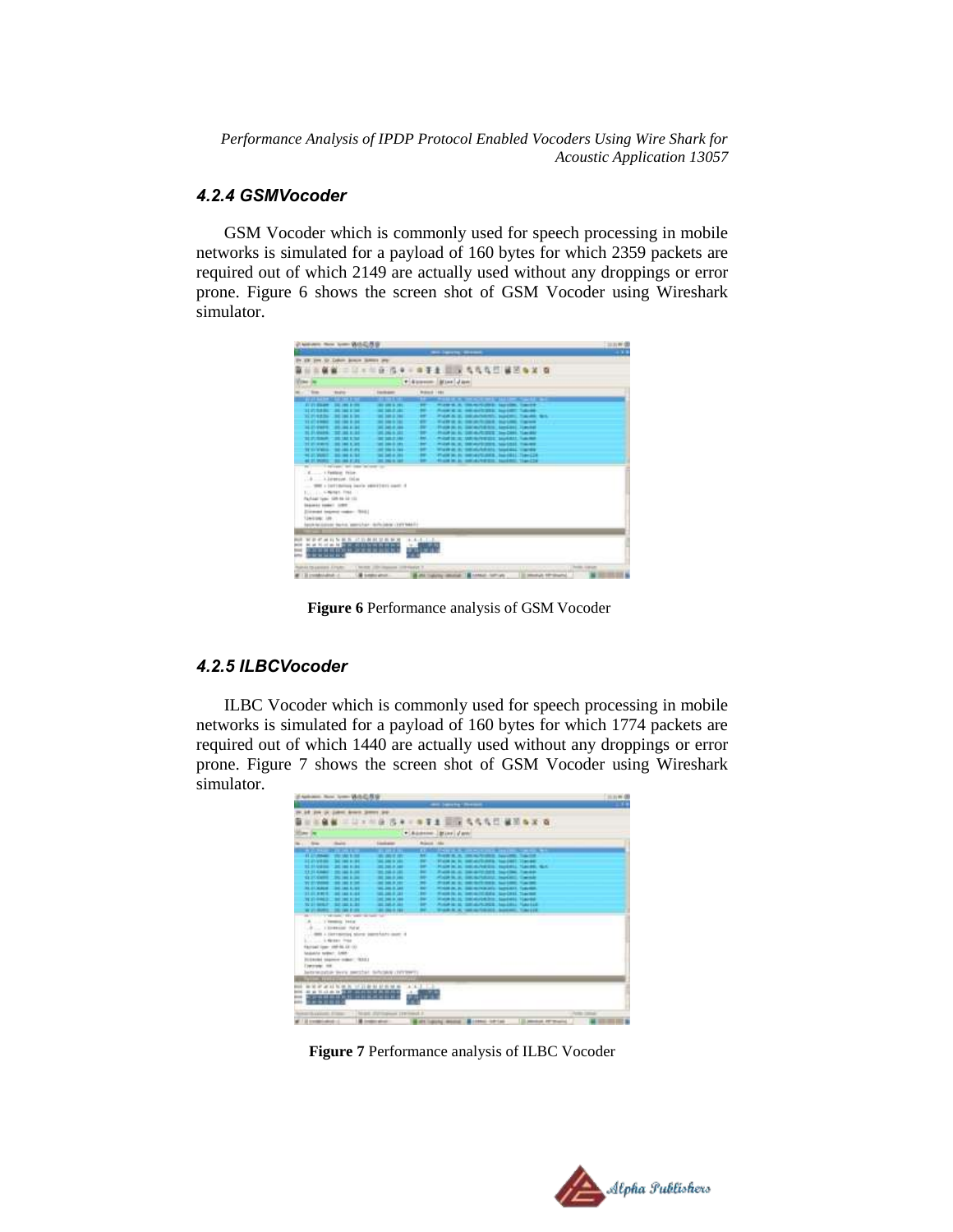#### *4.2.6 SPEEXVocoder*

SpeexVocoder which is commonly used for speech processing in mobile networks is simulated for a payload of 160 bytes for which 2356 packets are required out of which 2134 are actually used without any droppings or error prone. Figure 8 shows the screen shot of GSM Vocoder using Wireshark simulator**.**

| d tokens has been \$60.59             |                                                         |                                   |                   |                                              | <b>Title D</b>    |
|---------------------------------------|---------------------------------------------------------|-----------------------------------|-------------------|----------------------------------------------|-------------------|
|                                       |                                                         |                                   |                   | with Lamping - Streams                       | $\rightarrow$     |
|                                       | In im the in Later hours joint you                      |                                   |                   |                                              |                   |
|                                       |                                                         |                                   |                   | NN ORTHUND TO THE STATE OF THE STATE         |                   |
| <b>Text</b> in                        |                                                         |                                   |                   | * + Earness   KOW + any                      |                   |
| Telegr                                | <b>Wallie - -</b>                                       | <b>Distriction</b>                | <b>Mobile Adv</b> |                                              |                   |
|                                       | <b>TERRITORY</b>                                        | 2723<br>-                         |                   |                                              |                   |
| <b>AT 25 YEAR 1000 BLD FALLS TO F</b> |                                                         | <b>WE</b><br><b>HEMA M</b>        |                   | (Tiges: 180-bad3400, Sevilli, Taylor         |                   |
| ALC: UNCON 198 198 8 181              |                                                         | <b>DE MEA BY</b><br><b>ATT</b>    |                   | Wagon, GRIMADORE, MESTA TOWARD               |                   |
| <b>BE IN COURSE 1980 SHEET SEE</b>    |                                                         | 342,345,826<br><b>WE</b>          |                   | Widow, 19016170030 Sec0033 Toetal ford       |                   |
| 11.2 MAIN 2011 113                    |                                                         | m<br>地球形                          |                   | Trippe: 187-4-ADSEC Gertifi, Torrital        |                   |
| 1125 models that the con-             |                                                         | m<br>2012/01/24                   |                   | Week, TECHNICKE SHOES, TAYOE                 |                   |
| 17.21.000427 102.000.0.004            |                                                         | <b>MF</b><br>30, 38.4 pm          |                   | Hygan, Mit-Acreers, Several Lincoln are      |                   |
| VI 2-HINA BETM KUTL                   |                                                         | <b>MS</b><br>197, 198, N. 981     |                   | Hygger, 104-monthlife, supplied, Tax-Ok, NYL |                   |
| 25 St. Text St. 1 302 S.M. E. 123     |                                                         | <b>TO YAK BE</b><br><b>ATT</b>    |                   | Widow, HALAWARD, SENTIS, TUNISI              |                   |
| 00 25, Techni 1985, AM, 9100          |                                                         | ÷<br>20, 29, 31, 320              |                   | Financi (SCALLTON) Section Texas             |                   |
| 17.00.10400 34.100.2.101              |                                                         | 342, 242, 35, 350<br>m            |                   | Prises: 10016237803, WorldRd, Tier101        |                   |
| 30 St. Transit 1000 St. 2011          |                                                         | m<br>31.38.8 mi                   |                   | Free: Windows Serata factor                  |                   |
|                                       | an a company will play recover the                      |                                   |                   |                                              |                   |
| A .- Adding Felax                     |                                                         |                                   |                   |                                              |                   |
| . B  . Exterior: Fultile              |                                                         |                                   |                   |                                              |                   |
|                                       | 2001 . Contributing slamm start than care: 3            |                                   |                   |                                              |                   |
| 1. A factory True                     |                                                         |                                   |                   |                                              |                   |
|                                       |                                                         |                                   |                   |                                              |                   |
| <b>Eachast type: spec (210)</b>       |                                                         |                                   |                   |                                              |                   |
| <b>Sequence business STLCS</b>        |                                                         |                                   |                   |                                              |                   |
| Simulat separa saber: 70001           |                                                         |                                   |                   |                                              |                   |
| Towston: Int                          |                                                         |                                   |                   |                                              |                   |
|                                       | Societecipation bactor caset chart links/SASS / CASMINS |                                   |                   |                                              |                   |
| $2 - 4x$                              |                                                         | <b>HILL-M-R</b>                   |                   |                                              |                   |
|                                       |                                                         |                                   |                   |                                              |                   |
|                                       | <b>BERNBERGH UNBERGER</b>                               | JP32-16-2-                        |                   |                                              |                   |
|                                       | 在实验系统以图书 矿灰黄素对铁黄素、木木(1)                                 |                                   |                   |                                              |                   |
| <b><i>BY WALLAYS CONSIDERED</i></b>   |                                                         | <b>JA STEEL</b>                   |                   |                                              |                   |
| <b>TERRITORY</b>                      |                                                         |                                   |                   |                                              |                   |
| arms payment. Thomas                  |                                                         | Names, ONE Resistant 2124 Names & |                   |                                              | <b>With right</b> |
|                                       |                                                         |                                   |                   |                                              |                   |
| <b>C. Streetwart</b>                  | <b>Bindingshed</b>                                      |                                   |                   | <b>E</b> ed Catalog Hermet                   |                   |

**Figure 8** Performance analysis of SpeexVocoder





In figure 9, Original Test signal 1 requires 819072 elements + envelope, whereas using IPDP protocol, it requires 559932 elements only, thereby optimizing the bandwidth and enhancing the performance of vocoders used for speech processing in mobile networks.

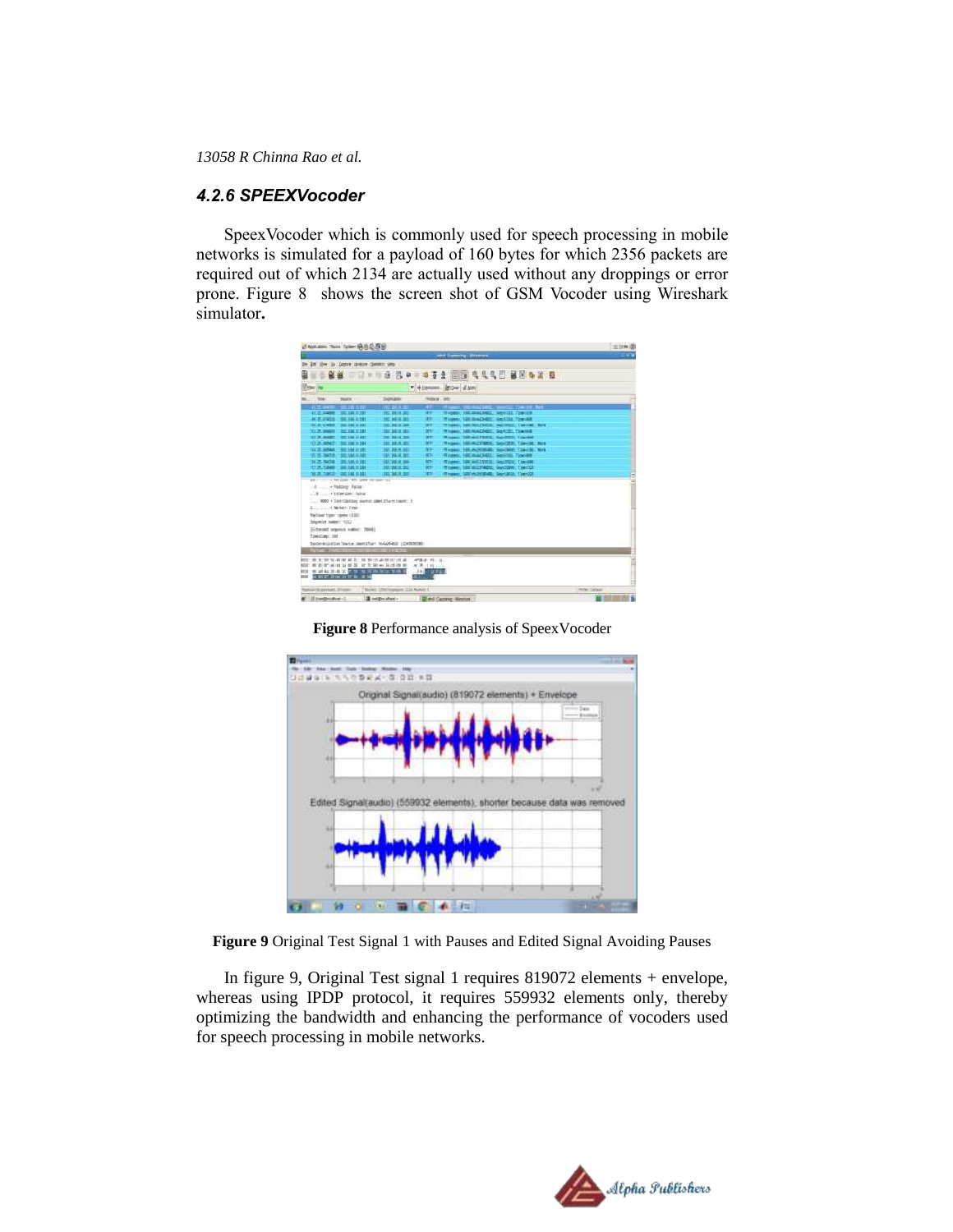

**Figure 10** Original Test Signal 2 with Pauses and Edited Signal Avoiding Pauses

In Figure 10, Original Test Signal 2 requires 886763 elements + Envelope, whereas using IPDP Protocol, it requires 447184 elements only, thereby optimizing the bandwidth and enhancing the performance of vocoders used for speech processing in mobile networks.



**Figure 11** Original Test Signal 3 with Pauses and Edited Signal Avoiding Pauses

In Figure 11, Original Test Signal 3 requires 411629 elements + Envelope, whereas using IPDP Protocol, it requires 224705 elements only, thereby optimizing the bandwidth and enhancing the performance of vocoders used for speech processing in mobile networks.

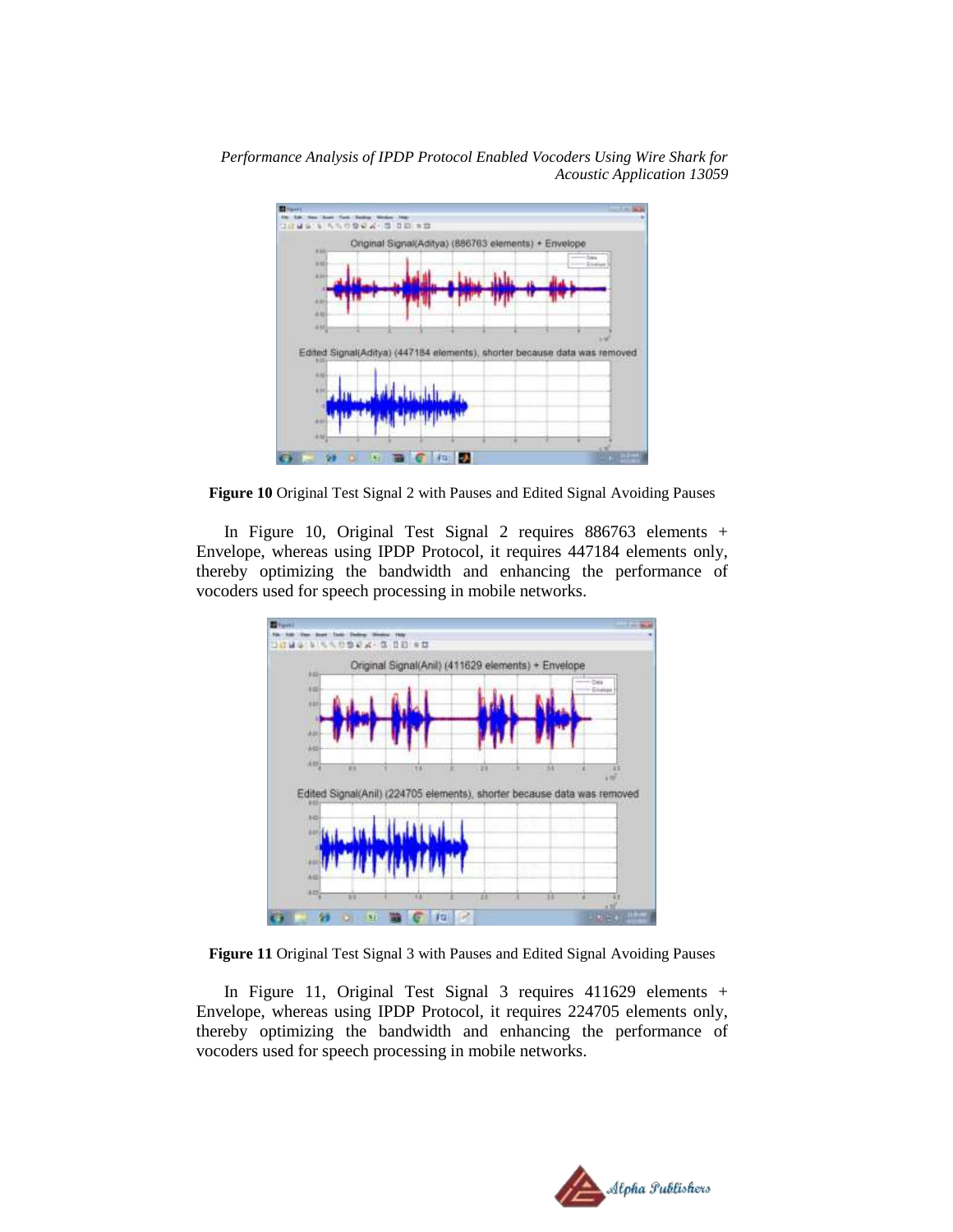

**Figure 12** Original Test Signal 4 with Pauses and Edited Signal Avoiding Pauses

In Figure 12, Original Test Signal 4 requires 782334 elements + Envelope, whereas using IPDP Protocol, it requires 122225 elements only, thereby optimizing the bandwidth and enhancing the performance of vocoders used for speech processing in mobile networks.



**Figure 13** Original Test Signal 5 with Pauses and Edited Signal avoiding pauses

In Figure 13, Original Test Signal 5 requires 761827 elements + Envelope, whereas using IPDP Protocol, it requires 332596 elements only, thereby optimizing the bandwidth and enhancing the performance of vocoders used for speech processing in mobile networks.

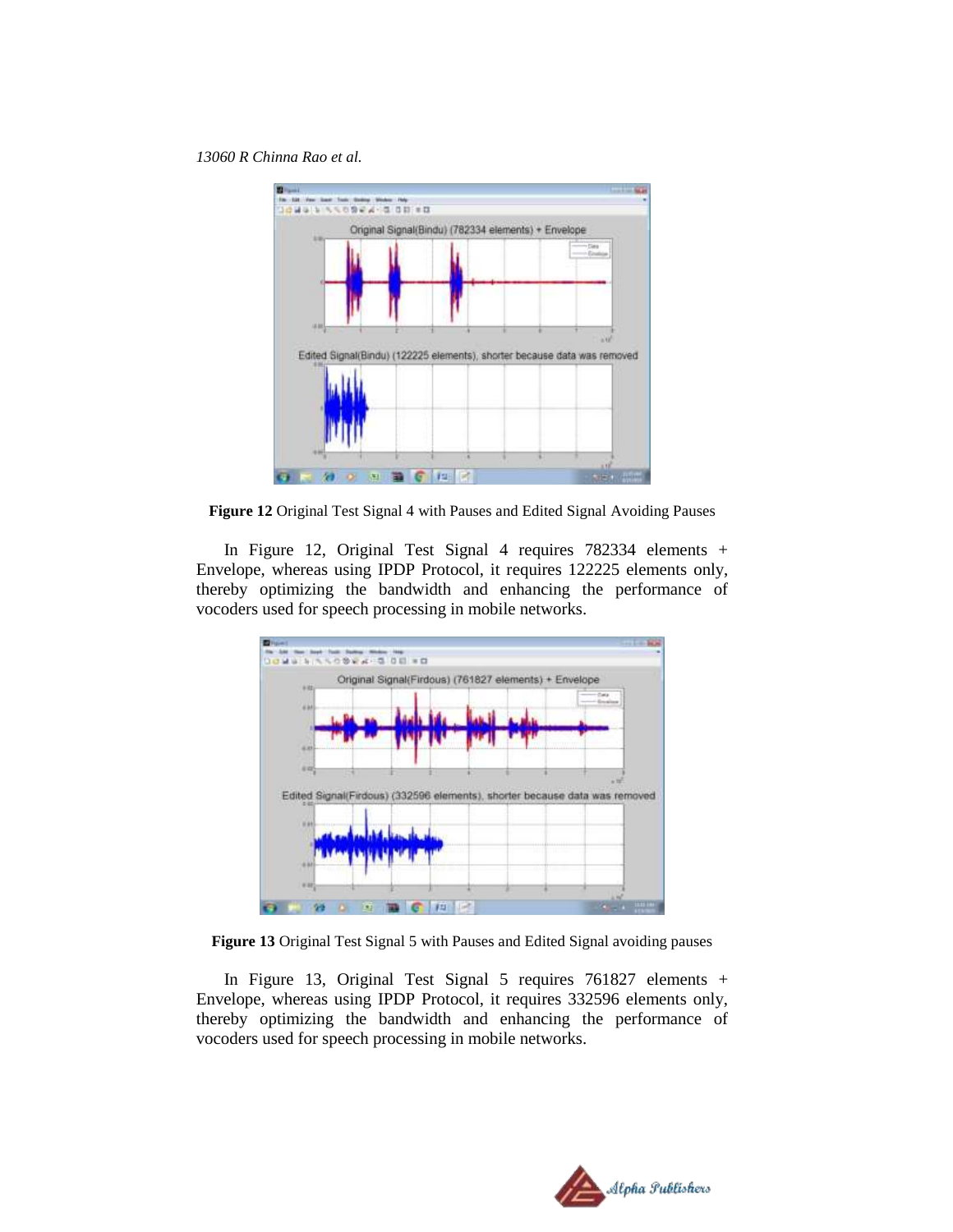#### *4.3 Performance Analysis of Various Vocoders with IPDPProtocol*

The following table 1 presents the percentage of data that can be saved without transmitting unnecessary information when the speech has pauses of various vocoders and IPDP enabled Vocoder (proposed). Figure 14 shows Performance Analysis of IPDP Protocol with other Various Vocoders.

**Table 1** Performance Analysis of Various Vocoders with IPDP Protocol enabled Vocoder

| <b>Type of Vocoder Original packets</b> | of data to be<br><b>transmitted</b> | <b>Actual packets of</b><br>data<br><b>transmitted</b> | <b>Percentage of</b><br>packets of data<br>Saved |
|-----------------------------------------|-------------------------------------|--------------------------------------------------------|--------------------------------------------------|
| G.711ALaw                               | 2500                                | 2132                                                   | 14.72 %                                          |
| $G.711 \mu Law$                         | 2222                                | 2118                                                   | 4.69 %                                           |
| G.722                                   | 2458                                | 2173                                                   | 11.59 %                                          |
| <b>GSM</b>                              | 2359                                | 2149                                                   | 8.91 %                                           |
| <b>ILBC</b>                             | 1774                                | 1440                                                   | 18.83 %                                          |
| <b>SPEEX</b>                            | 2356                                | 2134                                                   | 9.42 %                                           |
| <b>IPDP</b>                             | 3200                                | 2187                                                   | 31.7%                                            |





### **5 Conclusions**

The testing of data of different human voices is done and computed the parameters by utilizing Intelligent Pause Detection Protocol (IPDP). With the help of MLE model the silence/pause for each human voice is estimated and accordingly vocoders are trained in such a way that no transmissions are done during pauses. Hence the performance of vocoders used for speech processing in mobile networks can be enhanced with IPDP protocol.

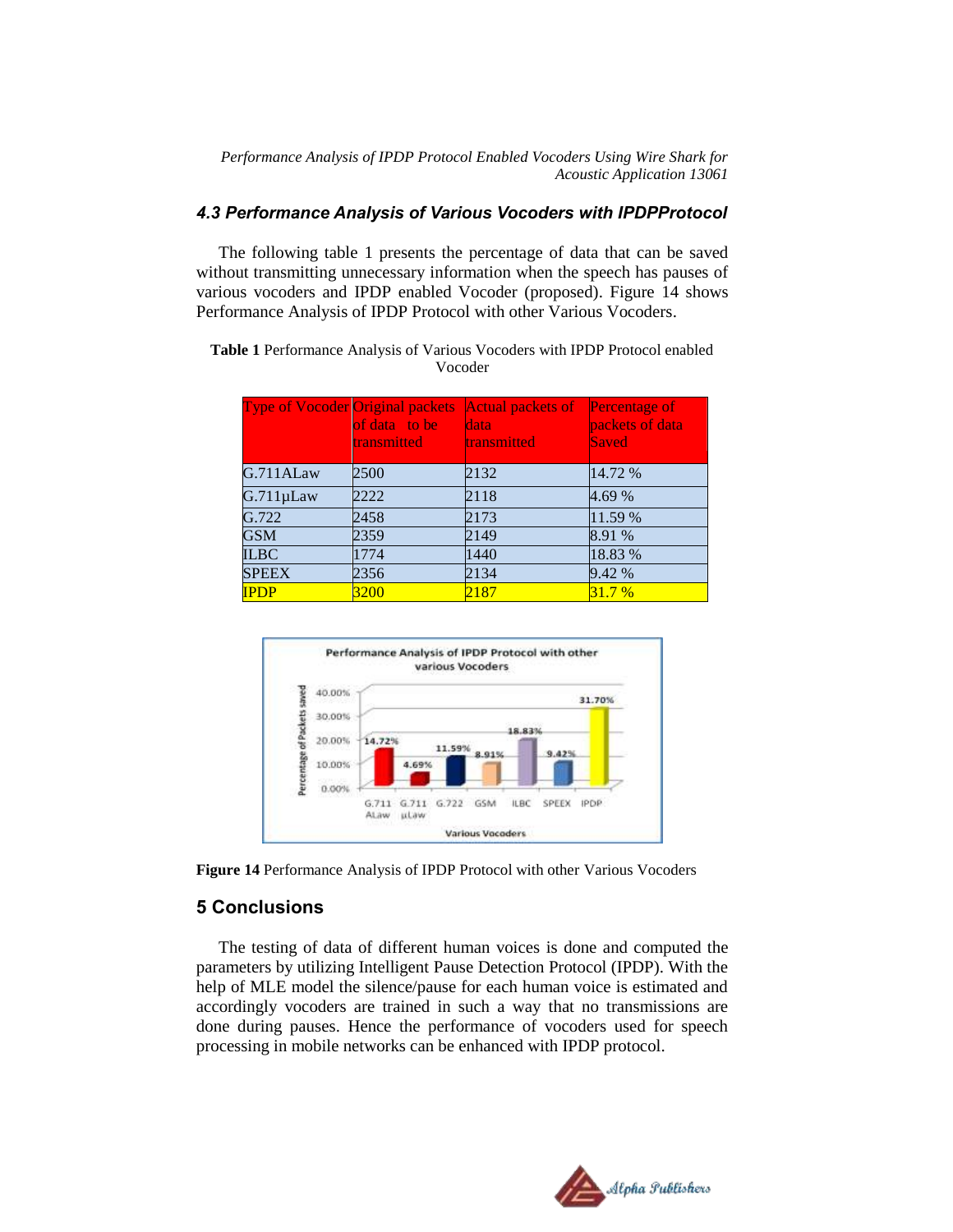#### **References**

- [1] J. P. Campbell, Jr., "Speaker Recognition: A Tutorial", Proceedings of The IEEE, Vol.85, no.9, pp.1437-1462, 1997.
- [2] Koji Kitayama, MasatakaGoto, Katunobu Itou and Tetsunori Kobayashi, "Speech Starter: Noise-Robust Endpoint Detection by Using Filled Pauses", 8th European Conference on Speech Communication and Technology, Eurospeech, pp. 1237-1240, 2003.
- [3] S. E. Bou-Ghazale and K. Assaleh, "A robust endpoint detection of speech for noisy environments with application to automatic speech recognition", IEEE International Conference on Acoustics, Speech, and Signal Processing ICASSP, Vol. 4, 2002, pp. 3808–3811, 2002.
- [4] A. Martin, D. Charlet, and L. Mauuary, "Robust speech / non-speech detection using LDA applied to MFCC", IEEE International Conference on Acoustics, Speech, and Signal Processing, 2001.
- [5] K. Ishizaka and J.L Flanagan, "Synthesis of voiced Sounds from a Two-Mass Model of the Vocal Chords", Bell System Technical J., Vol. 50, no. 6, pp. 1233-1268, 1972.
- [6] Atal, B. Rabiner, L., "A pattern recognition approach to voicedunvoiced-silence classification with applications to speech recognition", IEEE Transactions on Acoustics, Speech, and Signal Processing, Vol. 24 , no. 3, pp.201 – 212, 1976.
- [7] D. G. Childers, M. Hand, J. M. Larar, " Silent and Voiced/Unvoied/ Mixed Excitation(Four-Way), Classification of Speech", IEEE Transaction on ASSP , , Speech, and Signal Processing, Vol. 37, no.11, pp. 1771-1774, 1989.
- [8] Mark Greenwood and Andrew KInghorn, "SUVing: Automatic Silence/Unvoiced/Voiced Classification of Speech'', Presented at the university of Sheffield.
- [9] Richard. O. Duda, Peter E. Hart, David G. Strok, "Pattern Classification", A Wiley-interscience publication, John Wiley & Sons, Inc, Second Edition, 2001.
- [10]Sarma, V.; Venugopal, D., "Studies on pattern recognition approach to voiced-unvoiced-silence classification", Acoustics, Speech, and Signal Processing, IEEE International Conference on ICASSP '78. , Vol. 3, pp. 1  $-4$ , 1978.
- [11] L. R. Rabiner and R.W. Schafer, "Digital Processing of Speech Signals", First Edition, Pearson Education, Prentice-Hall,1978
- [12]Available online: http://cslu.ece.ogi.edu/nsel/data/SpEAR\_technic al.html.
- [13] J. L. Flanagan, "Speech Analysis, Synthesis, and Perception", 2nd ed., Springer-Verlag, New York, 1972.
- [14]L. R. Rabiner and B. H. Juang, "Fundamentals of speech recognition," 1st Indian Reprint, Pearson Education,1993
- [15]R Chinna Rao, Elizabath Rani, S Srinivasa Rao, "Basic Frame work of Vocoders for Speech Processing", Soft Computing and Signal Processing, 2019.